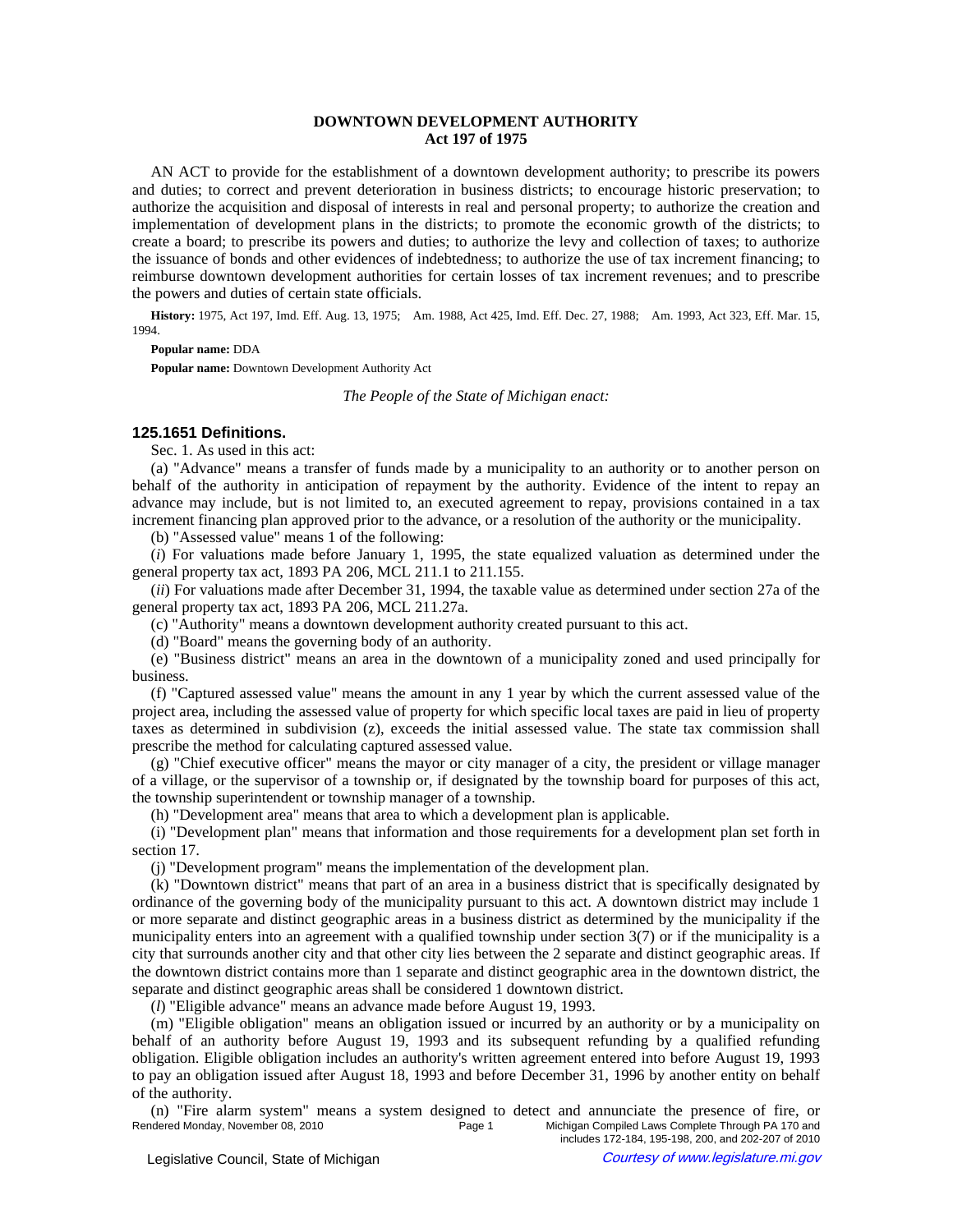by-products of fire. Fire alarm system includes smoke detectors.

(o) "Fiscal year" means the fiscal year of the authority.

(p) "Governing body of a municipality" means the elected body of a municipality having legislative powers.

(q) "Initial assessed value" means the assessed value, as equalized, of all the taxable property within the boundaries of the development area at the time the ordinance establishing the tax increment financing plan is approved, as shown by the most recent assessment roll of the municipality for which equalization has been completed at the time the resolution is adopted. Property exempt from taxation at the time of the determination of the initial assessed value shall be included as zero. For the purpose of determining initial assessed value, property for which a specific local tax is paid in lieu of a property tax shall not be considered to be property that is exempt from taxation. The initial assessed value of property for which a specific local tax was paid in lieu of a property tax shall be determined as provided in subdivision (z). In the case of a municipality having a population of less than 35,000 that established an authority prior to 1985, created a district or districts, and approved a development plan or tax increment financing plan or amendments to a plan, and which plan or tax increment financing plan or amendments to a plan, and which plan expired by its terms December 31, 1991, the initial assessed value for the purpose of any plan or plan amendment adopted as an extension of the expired plan shall be determined as if the plan had not expired December 31, 1991. For a development area designated before 1997 in which a renaissance zone has subsequently been designated pursuant to the Michigan renaissance zone act, 1996 PA 376, MCL 125.2681 to 125.2696, the initial assessed value of the development area otherwise determined under this subdivision shall be reduced by the amount by which the current assessed value of the development area was reduced in 1997 due to the exemption of property under section 7ff of the general property tax act, 1893 PA 206, MCL 211.7ff, but in no case shall the initial assessed value be less than zero.

(r) "Municipality" means a city, village, or township.

(s) "Obligation" means a written promise to pay, whether evidenced by a contract, agreement, lease, sublease, bond, or note, or a requirement to pay imposed by law. An obligation does not include a payment required solely because of default upon an obligation, employee salaries, or consideration paid for the use of municipal offices. An obligation does not include those bonds that have been economically defeased by refunding bonds issued under this act. Obligation includes, but is not limited to, the following:

(*i*) A requirement to pay proceeds derived from ad valorem property taxes or taxes levied in lieu of ad valorem property taxes.

(*ii*) A management contract or a contract for professional services.

(*iii*) A payment required on a contract, agreement, bond, or note if the requirement to make or assume the payment arose before August 19, 1993.

(*iv*) A requirement to pay or reimburse a person for the cost of insurance for, or to maintain, property subject to a lease, land contract, purchase agreement, or other agreement.

(*v*) A letter of credit, paying agent, transfer agent, bond registrar, or trustee fee associated with a contract, agreement, bond, or note.

(t) "On behalf of an authority", in relation to an eligible advance made by a municipality, or an eligible obligation or other protected obligation issued or incurred by a municipality, means in anticipation that an authority would transfer tax increment revenues or reimburse the municipality from tax increment revenues in an amount sufficient to fully make payment required by the eligible advance made by the municipality, or eligible obligation or other protected obligation issued or incurred by the municipality, if the anticipation of the transfer or receipt of tax increment revenues from the authority is pursuant to or evidenced by 1 or more of the following:

(*i*) A reimbursement agreement between the municipality and an authority it established.

(*ii*) A requirement imposed by law that the authority transfer tax increment revenues to the municipality.

(*iii*) A resolution of the authority agreeing to make payments to the incorporating unit.

(*iv*) Provisions in a tax increment financing plan describing the project for which the obligation was incurred.

(u) "Operations" means office maintenance, including salaries and expenses of employees, office supplies, consultation fees, design costs, and other expenses incurred in the daily management of the authority and planning of its activities.

(v) "Other protected obligation" means:

(*i*) A qualified refunding obligation issued to refund an obligation described in subparagraph (*ii*), (*iii*), or (  $iv)$ , an obligation that is not a qualified refunding obligation that is issued to refund an eligible obligation, or a qualified refunding obligation issued to refund an obligation described in this subparagraph.

*(ii)* An obligation issued or incurred by an authority or by a municipality on behalf of an authority after<br>Rendered Monday, November 08, 2010<br>Page 2 Michigan Compiled Laws Complete Through PA 170 and Michigan Compiled Laws Complete Through PA 170 and includes 172-184, 195-198, 200, and 202-207 of 2010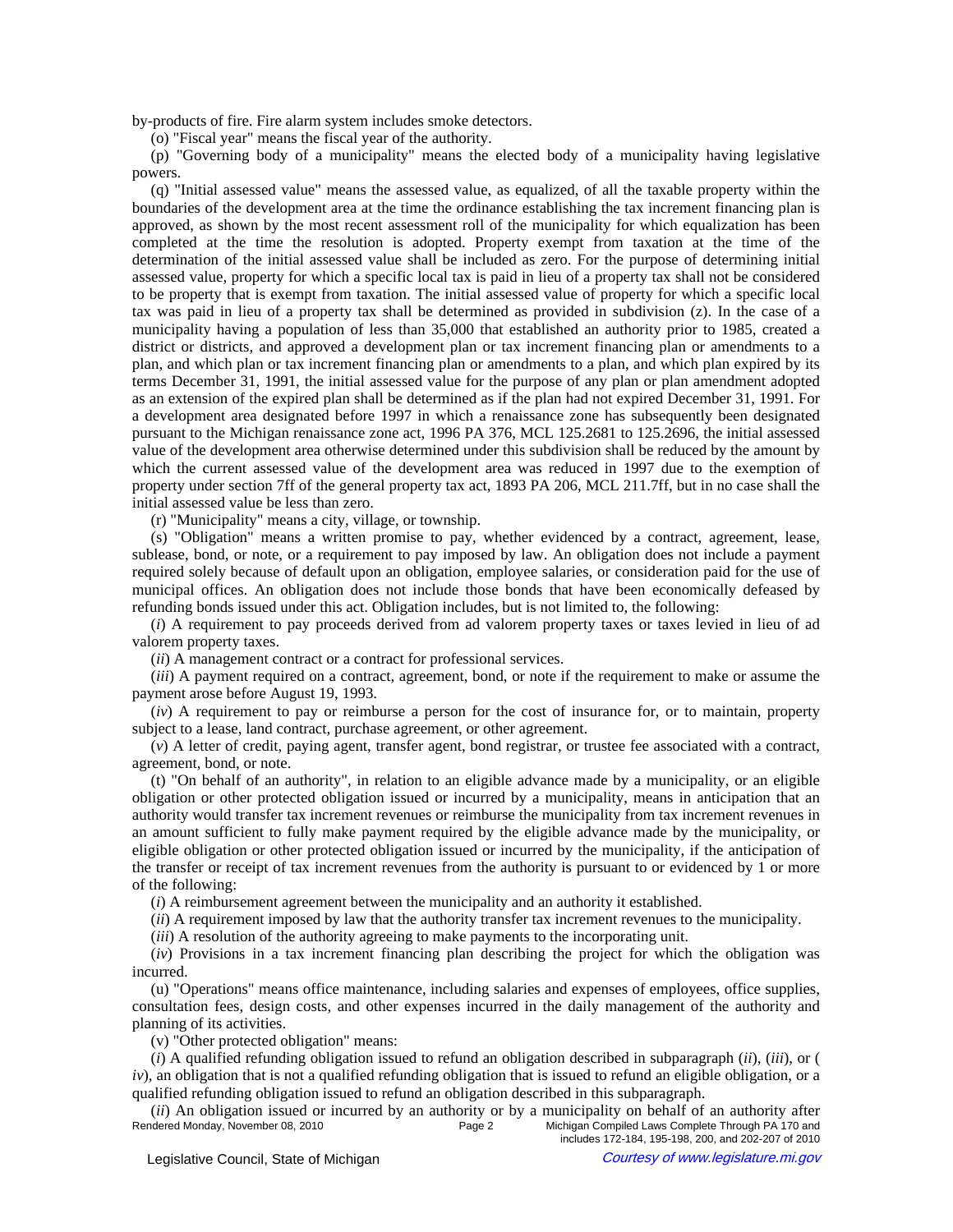August 19, 1993, but before December 31, 1994, to finance a project described in a tax increment finance plan approved by the municipality in accordance with this act before December 31, 1993, for which a contract for final design is entered into by or on behalf of the municipality or authority before March 1, 1994 or for which a written agreement with a developer, titled preferred development agreement, was entered into by or on behalf of the municipality or authority in July 1993.

(*iii*) An obligation incurred by an authority or municipality after August 19, 1993, to reimburse a party to a development agreement entered into by a municipality or authority before August 19, 1993, for a project described in a tax increment financing plan approved in accordance with this act before August 19, 1993, and undertaken and installed by that party in accordance with the development agreement.

(*iv*) An obligation incurred by the authority evidenced by or to finance a contract to purchase real property within a development area or a contract to develop that property within the development area, or both, if all of the following requirements are met:

(A) The authority purchased the real property in 1993.

(B) Before June 30, 1995, the authority enters a contract for the development of the real property located within the development area.

(C) In 1993, the authority or municipality on behalf of the authority received approval for a grant from both of the following:

(I) The department of natural resources for site reclamation of the real property.

(II) The department of consumer and industry services for development of the real property.

(*v*) An ongoing management or professional services contract with the governing body of a county which was entered into before March 1, 1994 and which was preceded by a series of limited term management or professional services contracts with the governing body of the county, the last of which was entered into before August 19, 1993.

(*vi*) A loan from a municipality to an authority if the loan was approved by the legislative body of the municipality on April 18, 1994.

(*vii*) Funds expended to match a grant received by a municipality on behalf of an authority for sidewalk improvements from the Michigan department of transportation if the legislative body of the municipality approved the grant application on April 5, 1993 and the grant was received by the municipality in June 1993.

(*viii*) For taxes captured in 1994, an obligation described in this subparagraph issued or incurred to finance a project. An obligation is considered issued or incurred to finance a project described in this subparagraph only if all of the following are met:

(A) The obligation requires raising capital for the project or paying for the project, whether or not a borrowing is involved.

(B) The obligation was part of a development plan and the tax increment financing plan was approved by a municipality on May 6, 1991.

(C) The obligation is in the form of a written memorandum of understanding between a municipality and a public utility dated October 27, 1994.

(D) The authority or municipality captured school taxes during 1994.

(w) "Public facility" means a street, plaza, pedestrian mall, and any improvements to a street, plaza, or pedestrian mall including street furniture and beautification, park, parking facility, recreational facility, right-of-way, structure, waterway, bridge, lake, pond, canal, utility line or pipe, building, and access routes to any of the foregoing, designed and dedicated to use by the public generally, or used by a public agency. Public facility includes an improvement to a facility used by the public or a public facility as those terms are defined in section 1 of 1966 PA 1, MCL 125.1351, which improvement is made to comply with the barrier free design requirements of the state construction code promulgated under the Stille-DeRossett-Hale single state construction code act, 1972 PA 230, MCL 125.1501 to 125.1531. Public facility also includes the acquisition, construction, improvement, and operation of a building owned or leased by the authority to be used as a retail business incubator.

(x) "Qualified refunding obligation" means an obligation issued or incurred by an authority or by a municipality on behalf of an authority to refund an obligation if 1 or more of the following apply:

(*i*) The obligation is issued to refund a qualified refunding obligation issued in November 1997 and any subsequent refundings of that obligation issued before January 1, 2010 or the obligation is issued to refund a qualified refunding obligation issued on May 15, 1997 and any subsequent refundings of that obligation issued before January 1, 2010 in an authority in which 1 parcel or group of parcels under common ownership represents 50% or more of the taxable value captured within the tax increment finance district and that will ultimately provide for at least a 40% reduction in the taxable value of the property as part of a negotiated settlement as a result of an appeal filed with the state tax tribunal. Qualified refunding obligations issued under this subparagraph are not subject to the requirements of section 611 of the revised municipal finance<br>Rendered Monday, November 08, 2010<br>Page 3 Michigan Compiled Laws Complete Through PA 170 and Rendered Monday, November 08, 2010 **Page 3** Michigan Compiled Laws Complete Through PA 170 and includes 172-184, 195-198, 200, and 202-207 of 2010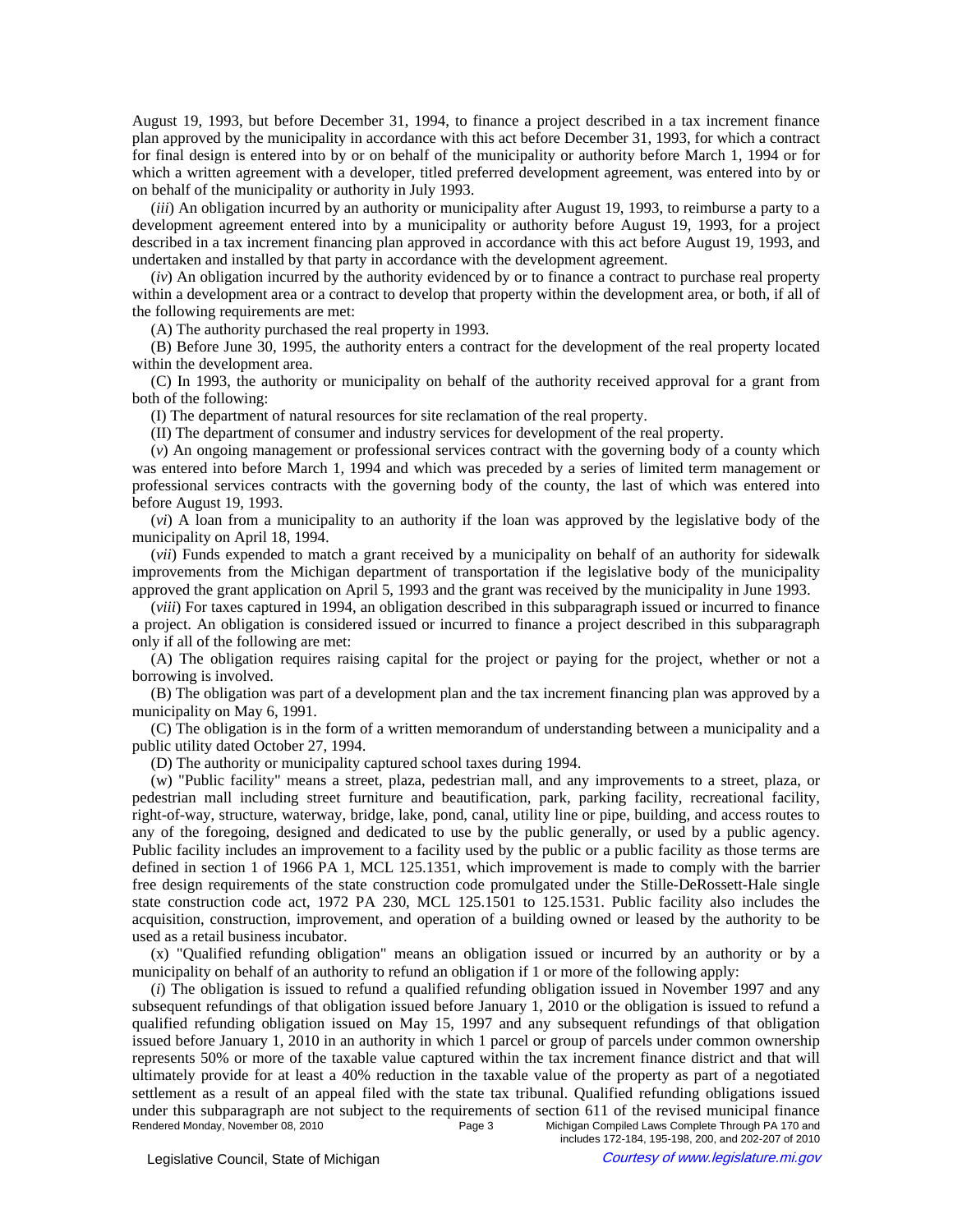act, 2001 PA 34, MCL 141.2611, if issued before January 1, 2010. The duration of the development program described in the tax increment financing plan relating to the qualified refunding obligations issued under this subparagraph is hereby extended to 1 year after the final date of maturity of the qualified refunding obligations.

(*ii*) The refunding obligation meets both of the following:

(A) The net present value of the principal and interest to be paid on the refunding obligation, including the cost of issuance, will be less than the net present value of the principal and interest to be paid on the obligation being refunded, as calculated using a method approved by the department of treasury.

(B) The net present value of the sum of the tax increment revenues described in subdivision (bb)(*ii*) and the distributions under section 13b to repay the refunding obligation will not be greater than the net present value of the sum of the tax increment revenues described in subdivision (bb)(*ii*) and the distributions under section 13b to repay the obligation being refunded, as calculated using a method approved by the department of treasury.

(y) "Qualified township" means a township that meets all of the following requirements:

(*i*) Was not eligible to create an authority prior to January 3, 2005.

(*ii*) Adjoins a municipality that previously created an authority.

(*iii*) Along with the adjoining municipality that previously created an authority, is a member of the same joint planning commission under the joint municipal planning act, 2003 PA 226, MCL 125.131 to 125.143.

(z) "Specific local tax" means a tax levied under 1974 PA 198, MCL 207.551 to 207.572, the commercial redevelopment act, 1978 PA 255, MCL 207.651 to 207.668, the technology park development act, 1984 PA 385, MCL 207.701 to 207.718, and 1953 PA 189, MCL 211.181 to 211.182. The initial assessed value or current assessed value of property subject to a specific local tax shall be the quotient of the specific local tax paid divided by the ad valorem millage rate. However, after 1993, the state tax commission shall prescribe the method for calculating the initial assessed value and current assessed value of property for which a specific local tax was paid in lieu of a property tax.

(aa) "State fiscal year" means the annual period commencing October 1 of each year.

(bb) "Tax increment revenues" means the amount of ad valorem property taxes and specific local taxes attributable to the application of the levy of all taxing jurisdictions upon the captured assessed value of real and personal property in the development area, subject to the following requirements:

(*i*) Tax increment revenues include ad valorem property taxes and specific local taxes attributable to the application of the levy of all taxing jurisdictions other than the state pursuant to the state education tax act, 1993 PA 331, MCL 211.901 to 211.906, and local or intermediate school districts upon the captured assessed value of real and personal property in the development area for any purpose authorized by this act.

(*ii*) Tax increment revenues include ad valorem property taxes and specific local taxes attributable to the application of the levy of the state pursuant to the state education tax act, 1993 PA 331, MCL 211.901 to 211.906, and local or intermediate school districts upon the captured assessed value of real and personal property in the development area in an amount equal to the amount necessary, without regard to subparagraph (*i*), to repay eligible advances, eligible obligations, and other protected obligations.

(*iii*) Tax increment revenues do not include any of the following:

(A) Ad valorem property taxes attributable either to a portion of the captured assessed value shared with taxing jurisdictions within the jurisdictional area of the authority or to a portion of value of property that may be excluded from captured assessed value or specific local taxes attributable to such ad valorem property taxes.

(B) Ad valorem property taxes excluded by the tax increment financing plan of the authority from the determination of the amount of tax increment revenues to be transmitted to the authority or specific local taxes attributable to such ad valorem property taxes.

(C) Ad valorem property taxes exempted from capture under section 3(3) or specific local taxes attributable to such ad valorem property taxes.

(*iv*) The amount of tax increment revenues authorized to be included under subparagraph (*ii*) or (*v*), and required to be transmitted to the authority under section 14(1), from ad valorem property taxes and specific local taxes attributable to the application of the levy of the state education tax act, 1993 PA 331, MCL 211.901 to 211.906, a local school district or an intermediate school district upon the captured assessed value of real and personal property in a development area shall be determined separately for the levy by the state, each school district, and each intermediate school district as the product of sub-subparagraphs (A) and (B):

(A) The percentage that the total ad valorem taxes and specific local taxes available for distribution by law to the state, local school district, or intermediate school district, respectively, bears to the aggregate amount of ad valorem millage taxes and specific taxes available for distribution by law to the state, each local school district, and each intermediate school district.<br>Rendered Monday, November 08, 2010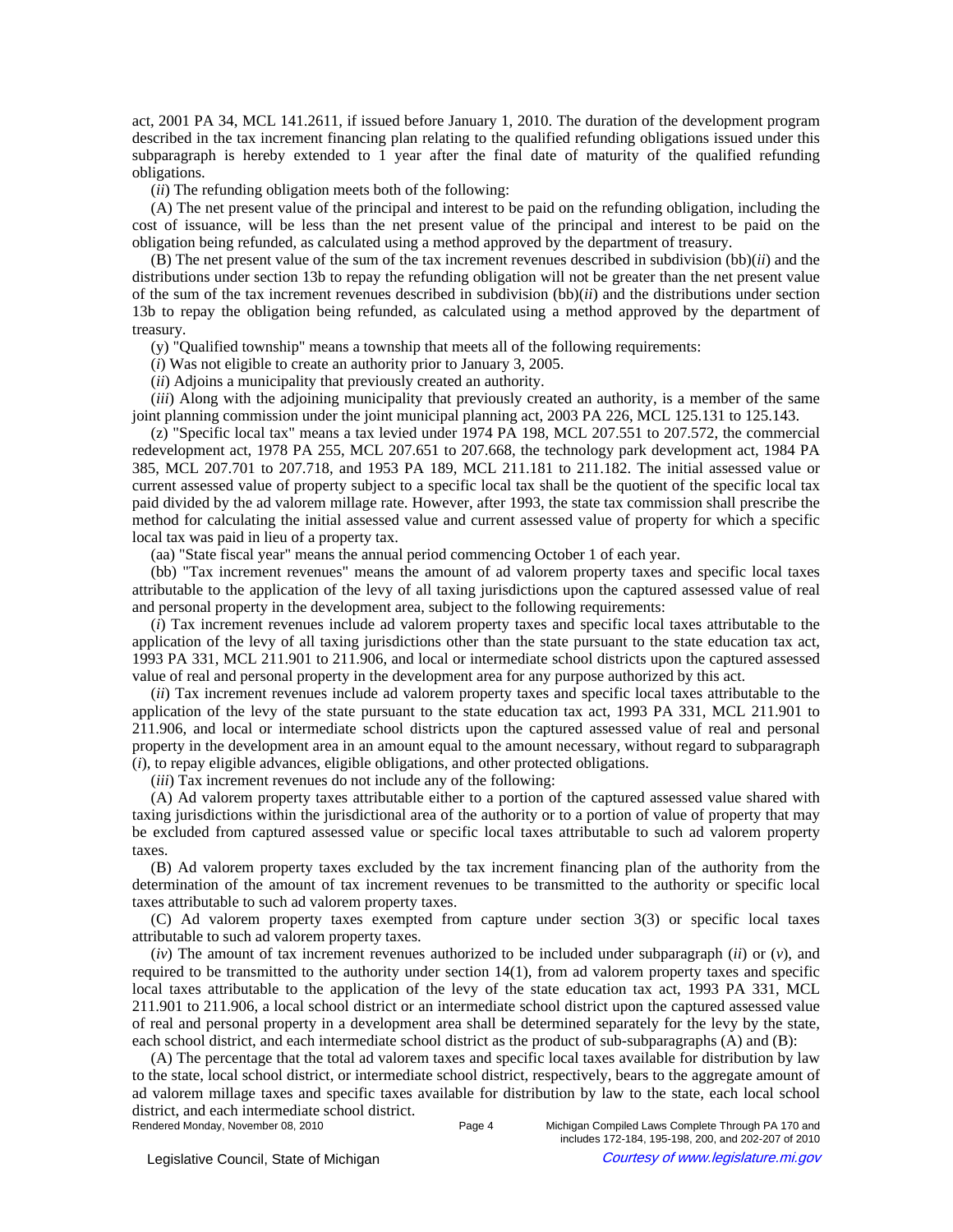(B) The maximum amount of ad valorem property taxes and specific local taxes considered tax increment revenues under subparagraph (*ii*) or (*v*).

(*v*) Tax increment revenues include ad valorem property taxes and specific local taxes, in an annual amount and for each year approved by the state treasurer, attributable to the levy by this state under the state education tax act, 1993 PA 331, MCL 211.901 to 211.906, and by local or intermediate school districts, upon the captured assessed value of real and personal property in the development area of an authority established in a city with a population of 750,000 or more to pay for, or reimburse an advance for, not more than \$8,000,000.00 for the demolition of buildings or structures on public or privately owned property within a development area that commences in 2005, or to pay the annual principal of or interest on an obligation, the terms of which are approved by the state treasurer, issued by an authority, or by a city on behalf of an authority, to pay not more than \$8,000,000.00 of the costs to demolish buildings or structures on public or privately owned property within a development area that commences in 2005.

History: 1975, Act 197, Imd. Eff. Aug. 13, 1975;—Am. 1985, Act 221, Imd. Eff. Jan. 10, 1986;—Am. 1993, Act 323, Eff. Mar. 15, 1994;—Am. 1994, Act 280, Imd. Eff. July 11, 1994;—Am. 1994, Act 330, Imd. Eff. Oct. 14, 1994;—Am. 1994, Act 381, Imd. Eff. Dec. 28, 1994;-Am. 1996, Act 269, Imd. Eff. June 12, 1996;-Am. 1996, Act 454, Imd. Eff. Dec. 19, 1996;--Am. 1997, Act 202, Imd. Eff. Jan. 13, 1998;—Am. 2003, Act 136, Imd. Eff. Aug. 1, 2003;—Am. 2004, Act 66, Imd. Eff. Apr. 20, 2004;—Am. 2004, Act 158, Imd. Eff. June 17, 2004;—Am. 2004, Act 196, Imd. Eff. July 8, 2004;—Am. 2005, Act 13, Imd. Eff. May 4, 2005;—Am. 2005, Act 115, Imd. Eff. Sept. 22, 2005;—Am. 2006, Act 659, Imd. Eff. Jan. 10, 2007;—Am. 2008, Act 35, Imd. Eff. Mar. 14, 2008;—Am. 2008, Act 225, Imd. Eff. July 17, 2008.

**Compiler's note:** Enacting section 1 of Act 202 of 1997 provides:

"The provisions of section 1 and section 13b, as amended by this amendatory act, are retroactive and effective for taxes levied after 1993."

#### **Popular name:** DDA

**Popular name:** Downtown Development Authority Act

### **125.1651a Legislative findings.**

Sec. 1a. The legislature finds all of the following:

(a) That there exists in this state conditions of property value deterioration detrimental to the state economy and the economic growth of the state and its local units of government.

(b) That government programs are desirable and necessary to eliminate the causes of property value deterioration thereby benefiting the economic growth of the state.

(c) That it is appropriate to finance these government programs by means available to the state and local units of government in the state, including tax increment financing.

(d) That tax increment financing is a government financing program that contributes to economic growth and development by dedicating a portion of the increase in the tax base resulting from economic growth and development to facilities, structures, or improvements within a development area thereby facilitating economic growth and development.

(e) That it is necessary for the legislature to exercise its power to legislate tax increment financing as authorized in this act and in the exercise of this power to mandate the transfer of tax increment revenues by city, village, township, school district, and county treasurers to authorities created under this act in order to effectuate the legislative government programs to eliminate property value deterioration and to promote economic growth.

(f) That halting property value deterioration and promoting economic growth in the state are essential governmental functions and constitute essential public purposes.

(g) That economic development strengthens the tax base upon which local units of government rely and that government programs to eliminate property value deterioration benefit local units of government and are for the use of the local units of government.

(h) That the provisions of this act are enacted to provide a means for local units of government to eliminate property value deterioration and to promote economic growth in the communities served by those local units of government.

**History:** Add. 1988, Act 425, Imd. Eff. Dec. 27, 1988.

**Compiler's note:** Section 2 of Act 425 of 1988 provides: "This amendatory act is effective beginning with taxes levied in 1989. However, for taxes levied before 1989, tax increment revenues based on the definition of initial assessed value provided for in this amendatory act that were received by an authority are validated."

## **Popular name:** DDA

**Popular name:** Downtown Development Authority Act

## **125.1652 Authority; establishment; restriction; public body corporate; powers generally.**

Sec. 2. (1) Except as otherwise provided in this subsection, a municipality may establish 1 authority. If, Rendered Monday, November 08, 2010 **Page 5** Michigan Compiled Laws Complete Through PA 170 and includes 172-184, 195-198, 200, and 202-207 of 2010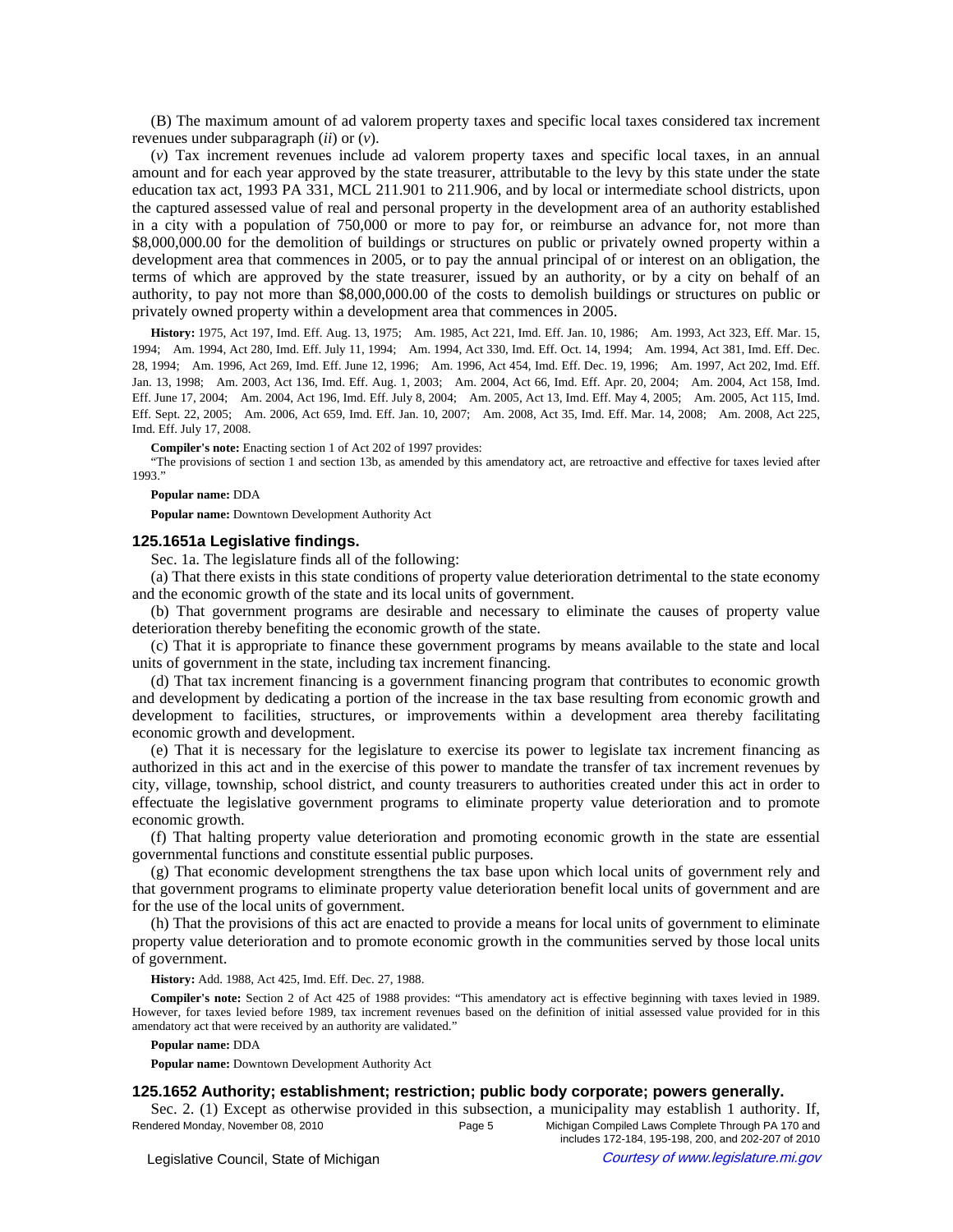before November 1, 1985, a municipality establishes more than 1 authority, those authorities may continue to exist as separate authorities. Under the conditions described in section 3a, a municipality may have more than 1 authority within that municipality's boundaries. A parcel of property shall not be included in more than 1 authority created by this act.

(2) An authority shall be a public body corporate which may sue and be sued in any court of this state. An authority possesses all the powers necessary to carry out the purpose of its incorporation. The enumeration of a power in this act shall not be construed as a limitation upon the general powers of an authority.

History: 1975, Act 197, Imd. Eff. Aug. 13, 1975;—Am. 1985, Act 159, Imd. Eff. Nov. 15, 1985.

**Popular name:** DDA

**Popular name:** Downtown Development Authority Act

# **125.1653 Resolution of intent to create and provide for operation of authority; public hearing on proposed ordinance creating authority and designating boundaries of downtown district; notice; exemption of taxes from capture; adoption, filing, and publication of ordinance; altering or amending boundaries; agreement with adjoining municipality; agreement with qualified township.**

Sec. 3. (1) When the governing body of a municipality determines that it is necessary for the best interests of the public to halt property value deterioration and increase property tax valuation where possible in its business district, to eliminate the causes of that deterioration, and to promote economic growth, the governing body may, by resolution, declare its intention to create and provide for the operation of an authority.

(2) In the resolution of intent, the governing body shall set a date for the holding of a public hearing on the adoption of a proposed ordinance creating the authority and designating the boundaries of the downtown district. Notice of the public hearing shall be published twice in a newspaper of general circulation in the municipality, not less than 20 or more than 40 days before the date of the hearing. Not less than 20 days before the hearing, the governing body proposing to create the authority shall also mail notice of the hearing to the property taxpayers of record in the proposed district and for a public hearing to be held after February 15, 1994 to the governing body of each taxing jurisdiction levying taxes that would be subject to capture if the authority is established and a tax increment financing plan is approved. Beginning June 1, 2005, the notice of hearing within the time frame described in this subsection shall be mailed by certified mail to the governing body of each taxing jurisdiction levying taxes that would be subject to capture if the authority is established and a tax increment financing plan is approved. Failure of a property taxpayer to receive the notice shall not invalidate these proceedings. Notice of the hearing shall be posted in at least 20 conspicuous and public places in the proposed downtown district not less than 20 days before the hearing. The notice shall state the date, time, and place of the hearing, and shall describe the boundaries of the proposed downtown district. A citizen, taxpayer, or property owner of the municipality or an official from a taxing jurisdiction with millage that would be subject to capture has the right to be heard in regard to the establishment of the authority and the boundaries of the proposed downtown district. The governing body of the municipality shall not incorporate land into the downtown district not included in the description contained in the notice of public hearing, but it may eliminate described lands from the downtown district in the final determination of the boundaries.

(3) Not more than 60 days after a public hearing held after February 15, 1994, the governing body of a taxing jurisdiction levying ad valorem property taxes that would otherwise be subject to capture may exempt its taxes from capture by adopting a resolution to that effect and filing a copy with the clerk of the municipality proposing to create the authority. The resolution takes effect when filed with that clerk and remains effective until a copy of a resolution rescinding that resolution is filed with that clerk.

(4) Not less than 60 days after the public hearing, if the governing body of the municipality intends to proceed with the establishment of the authority, it shall adopt, by majority vote of its members, an ordinance establishing the authority and designating the boundaries of the downtown district within which the authority shall exercise its powers. The adoption of the ordinance is subject to any applicable statutory or charter provisions in respect to the approval or disapproval by the chief executive or other officer of the municipality and the adoption of an ordinance over his or her veto. This ordinance shall be filed with the secretary of state promptly after its adoption and shall be published at least once in a newspaper of general circulation in the municipality.

(5) The governing body of the municipality may alter or amend the boundaries of the downtown district to include or exclude lands from the downtown district pursuant to the same requirements for adopting the ordinance creating the authority.

(6) A municipality that has created an authority may enter into an agreement with an adjoining

includes 172-184, 195-198, 200, and 202-207 of 2010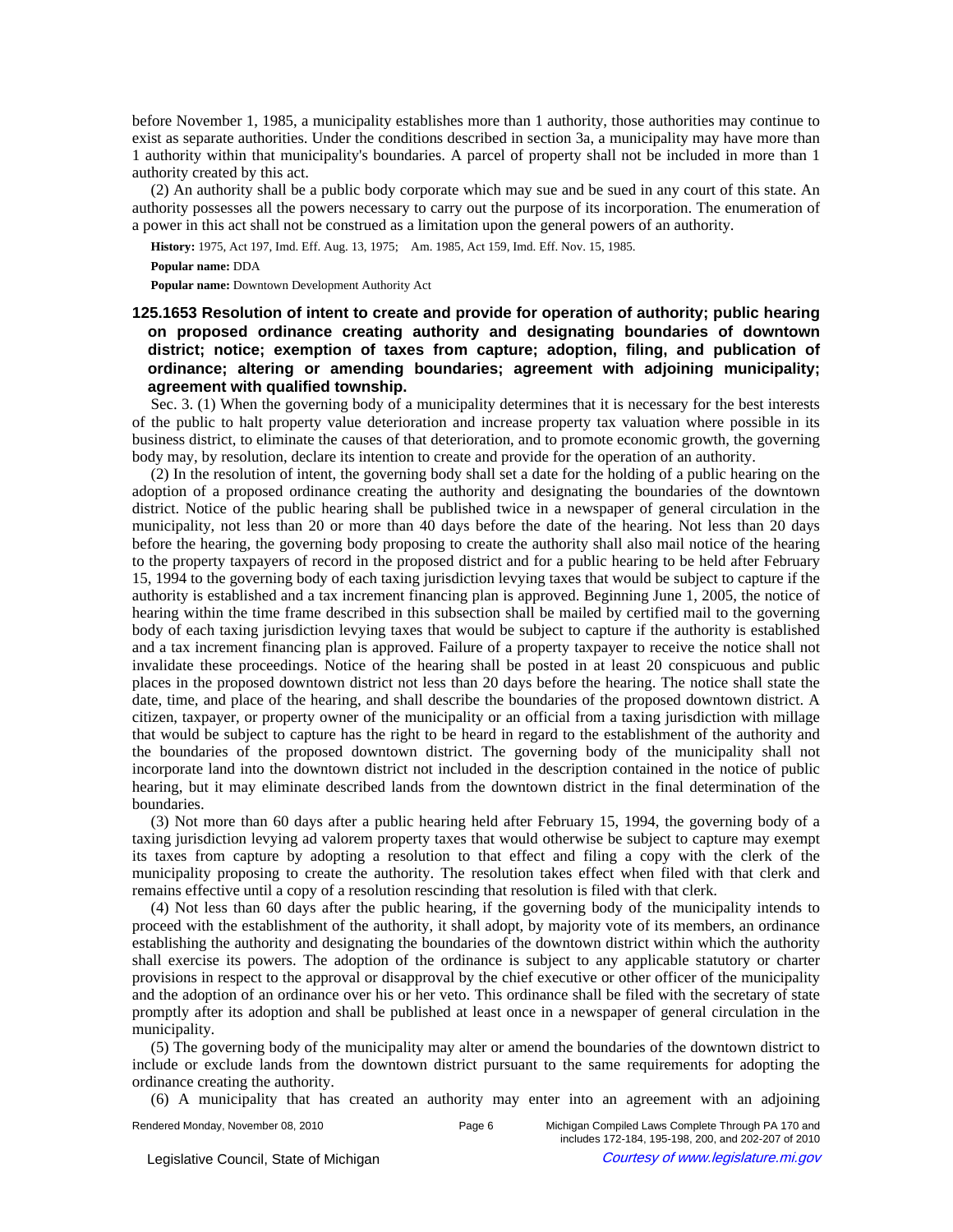municipality that has created an authority to jointly operate and administer those authorities under an interlocal agreement under the urban cooperation act of 1967, 1967 (Ex Sess) PA 7, MCL 124.501 to 124.512.

(7) A municipality that has created an authority may enter into an agreement with a qualified township to operate its authority in a downtown district in the qualified township under an interlocal agreement under the urban cooperation act of 1967, 1967 (Ex Sess) PA 7, MCL 124.501 to 124.512. The interlocal agreement between the municipality and the qualified township shall provide for, but is not limited to, all of the following:

(a) Size and makeup of the board.

(b) Determination and modification of downtown district, business district, and development area.

(c) Modification of development area and development plan.

(d) Issuance and repayment of obligations.

(e) Capture of taxes.

(f) Notice, hearing, and exemption of taxes from capture provisions described in this section.

History: 1975, Act 197, Imd. Eff. Aug. 13, 1975;--Am. 1993, Act 323, Eff. Mar. 15, 1994;--Am. 2004, Act 521, Imd. Eff. Jan. 3, 2005; Am. 2005, Act 13, Imd. Eff. May 4, 2005; Am. 2005, Act 115, Imd. Eff. Sept. 22, 2005.

**Popular name:** DDA

**Popular name:** Downtown Development Authority Act

## **125.1653a Authority of annexing or consolidated municipality; obligations, agreements, and bonds.**

Sec. 3a. If a downtown district is part of an area annexed to or consolidated with another municipality, the authority managing that district shall become an authority of the annexing or consolidated municipality. Obligations of that authority incurred under a development or tax increment plan, agreements related to a development or tax increment plan, and bonds issued under this act shall remain in effect following the annexation or consolidation.

**History:** Add. 1985, Act 159, Imd. Eff. Nov. 15, 1985.

**Popular name:** DDA

**Popular name:** Downtown Development Authority Act

## **125.1653b Ratification and validation of ordinance and actions; compliance.**

Sec. 3b. (1) An ordinance enacted by a municipality that has a population of less than 50,000 establishing an authority, creating a district, or approving a development plan or tax increment financing plan, or an amendment to an authority, district, or plan, and all actions taken under that ordinance, including the issuance of bonds, are ratified and validated notwithstanding that notice for the public hearing on the establishment of the authority, creation of the district, or approval of the development plan or tax increment financing plan, or on the amendment, was not published, posted, or mailed at least 20 days before the hearing, if the notice was published or posted at least 15 days before the hearing or the authority was established in 1984 by a village that filed the ordinance with the secretary of state not later than March, 1986. This section applies only to an ordinance adopted by a municipality before February 1, 1991, and shall include any bonds or amounts to be used by the authority to pay the principal of and interest on bonds that have been issued or that are to be issued by the authority, the incorporating municipality, or a county on behalf of the incorporating municipality. An authority for which an ordinance or amendment to the ordinance establishing the authority has been published before February 1, 1991 is considered for purposes of section 3(4) to have promptly filed the ordinance or amendment to the ordinance with the secretary of state if the ordinance or amendment to the ordinance is filed with the secretary of state before October 1, 1991. As used in this section, "notice was published" means publication of the notice occurred at least once.

(2) A development plan and tax increment financing plan approved by a resolution adopted by the village council of a village having a population of less than 3,000 before June 15, 1988 rather than by adoption of an ordinance is ratified and validated, if an amendment to the plans was adopted by the village council in compliance with sections 18 and 19.

(3) A development plan and tax increment financing plan approved by a resolution adopted by the village council of a village having a population of less than 7,000 before June 1, 1998 rather than by adoption of an ordinance is ratified and validated if an amendment to the plans was adopted by the village council in compliance with sections 18 and 19.

History: Add. 1989, Act 242, Imd. Eff. Dec. 21, 1989;—Am. 1991, Act 66, Imd. Eff. July 3, 1991;—Am. 1993, Act 42, Imd. Eff. May 27, 1993;—Am. 1993, Act 323, Eff. Mar. 15, 1994;—Am. 2006, Act 329, Imd. Eff. Aug. 10, 2006.

Rendered Monday, November 08, 2010 **Page 7** Michigan Compiled Laws Complete Through PA 170 and includes 172-184, 195-198, 200, and 202-207 of 2010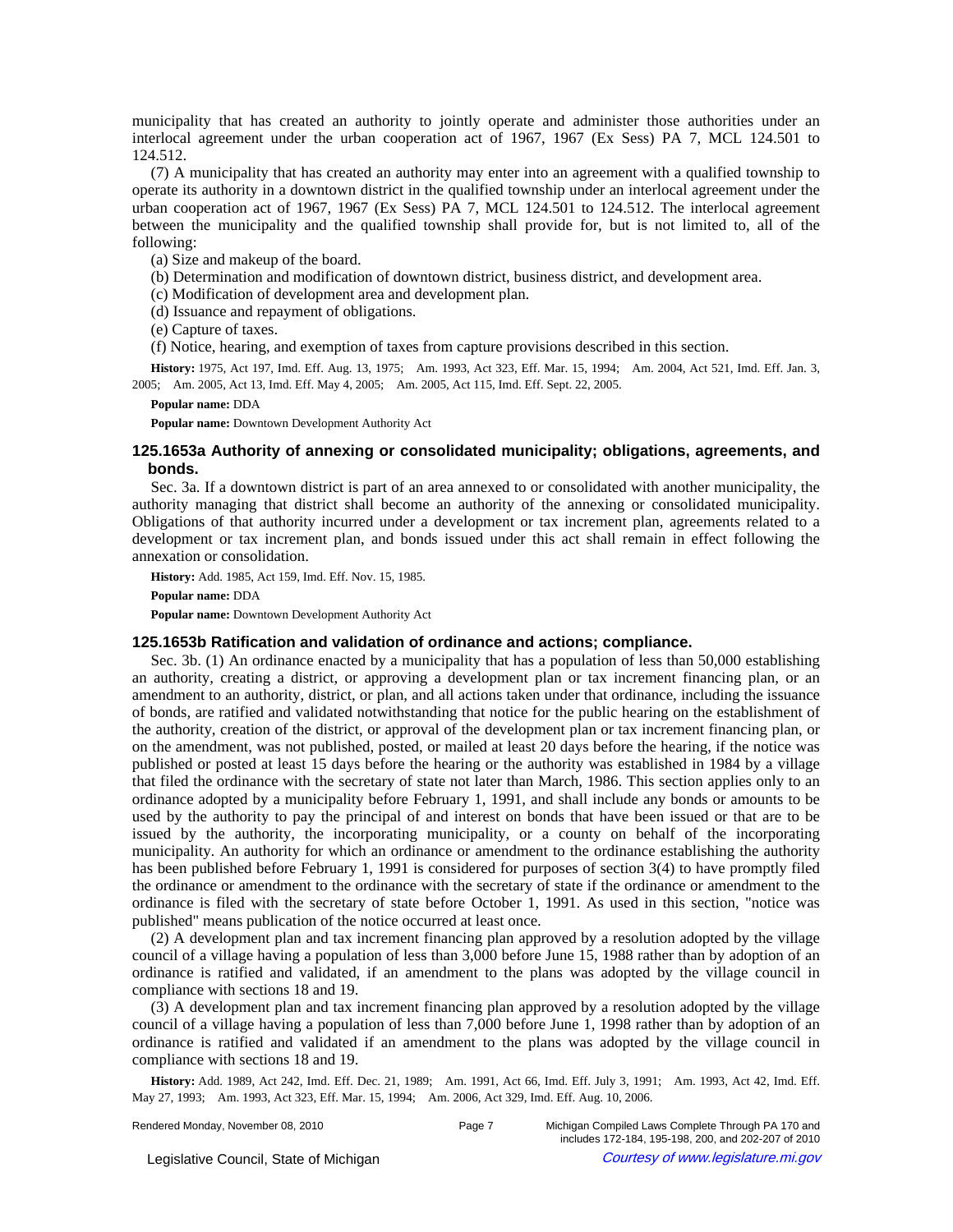**Popular name:** DDA

**Popular name:** Downtown Development Authority Act

## **125.1653c Proceedings or findings; validity.**

Sec. 3c. The validity of the proceedings or findings establishing an authority, or of the procedure, adequacy of notice, or findings with respect to the approval of a development plan or tax increment financing plan is conclusive with respect to the capture of tax increment revenues for an other protected obligation that is a bond issued after October 1, 1994.

**History:** Add. 1994, Act 381, Imd. Eff. Dec. 28, 1994.

**Popular name:** DDA

**Popular name:** Downtown Development Authority Act

# **125.1653d Establishment or amendment of authority, district, or plan; notice; publication or posting.**

Sec. 3d. An ordinance enacted by a municipality that has a population of greater than 1,000 and less than 2,000 establishing an authority, creating a district, or approving a development plan or tax increment financing plan, or an amendment to an authority, district, or plan, and all actions taken or to be taken under that ordinance, including the issuance of bonds, are ratified and validated notwithstanding that notice for the public hearing on the establishment of the authority, creation of the district, or approval of the development plan or tax increment financing plan, or on the amendment, was not published, posted, or mailed at least 20 days before the hearing, provided that the notice was either published or posted at least 10 days before the hearing or that the authority was established in 1990 by a municipality that filed the ordinance with the secretary of state not later than July 1991. This section applies only to an ordinance or an amendment adopted by a municipality before January 1, 1999 and shall include any bonds or amounts to be used by the authority to pay the principal of and interest on bonds that have been issued or that are to be issued by the authority or the incorporating municipality. An authority for which an ordinance or amendment to the ordinance establishing the authority has been published before February 1, 1991 is considered for purposes of section 3(3) to have promptly filed the ordinance or amendment to the ordinance with the secretary of state if the ordinance or amendment to the ordinance is filed with the secretary of state before December 31, 2002. The validity of the proceedings or findings establishing an authority described in this section, or of the procedure, adequacy of notice, or findings with respect to the approval of a development plan or tax increment financing plan for an authority described in this section is conclusive with respect to the capture of tax increment revenues for a bond issued after June 1, 2002 and before June 1, 2006. As used in this section, "notice was either published or posted" means either publication or posting of the notice occurred at least once.

**History:** Add. 2002, Act 460, Imd. Eff. June 21, 2002.

**Popular name:** DDA

**Popular name:** Downtown Development Authority Act

# **125.1654 Board; appointment, terms, and qualifications of members; vacancy; compensation and expenses; election of chairperson; oath; conducting business at public meeting; public notice; special meetings; removal of members; review; expense items and financial records; availability of writings to public; single board governing all authorities; member as resident or having interest in property; planning commission serving as board in certain municipalities; modification by interlocal agreement.**

Sec. 4. (1) Except as provided in subsections (7), (8), and (9), an authority shall be under the supervision and control of a board consisting of the chief executive officer of the municipality and not less than 8 or more than 12 members as determined by the governing body of the municipality. Members shall be appointed by the chief executive officer of the municipality, subject to approval by the governing body of the municipality. Not less than a majority of the members shall be persons having an interest in property located in the downtown district or officers, members, trustees, principals, or employees of a legal entity having an interest in property located in the downtown district. Not less than 1 of the members shall be a resident of the downtown district, if the downtown district has 100 or more persons residing within it. Of the members first appointed, an equal number of the members, as near as is practicable, shall be appointed for 1 year, 2 years, 3 years, and 4 years. A member shall hold office until the member's successor is appointed. Thereafter, each member shall serve for a term of 4 years. An appointment to fill a vacancy shall be made by the chief executive officer of the municipality for the unexpired term only. Members of the board shall serve without compensation, but shall be reimbursed for actual and necessary expenses. The chairperson of the board shall be elected by the board.

Rendered Monday, November 08, 2010 **Page 8** Michigan Compiled Laws Complete Through PA 170 and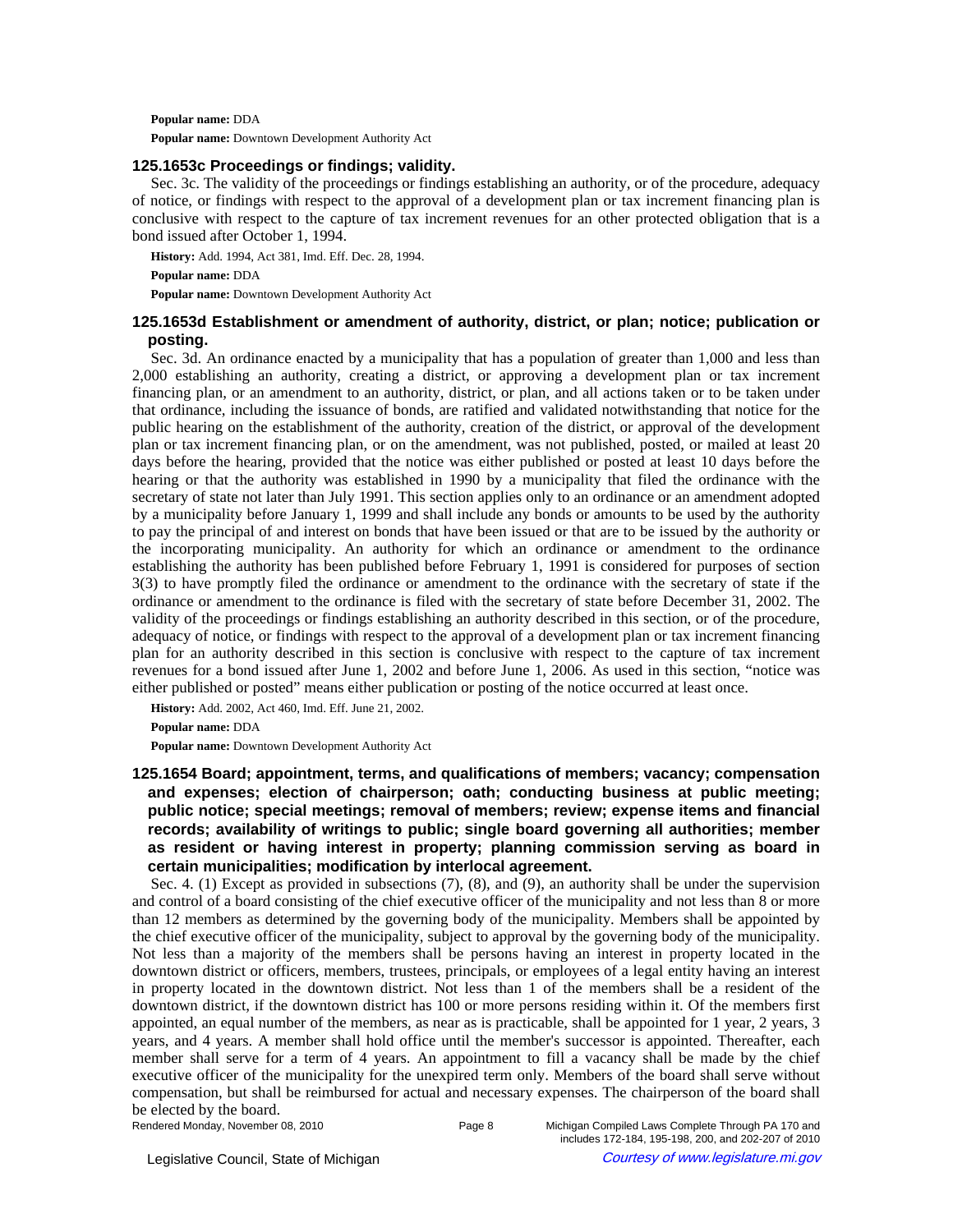(2) Before assuming the duties of office, a member shall qualify by taking and subscribing to the constitutional oath of office.

(3) The business which the board may perform shall be conducted at a public meeting of the board held in compliance with the open meetings act, 1976 PA 267, MCL 15.261 to 15.275. Public notice of the time, date, and place of the meeting shall be given in the manner required by the open meetings act, 1976 PA 267, MCL 15.261 to 15.275. The board shall adopt rules consistent with the open meetings act, 1976 PA 267, MCL 15.261 to 15.275, governing its procedure and the holding of regular meetings, subject to the approval of the governing body. Special meetings may be held if called in the manner provided in the rules of the board.

(4) Pursuant to notice and after having been given an opportunity to be heard, a member of the board may be removed for cause by the governing body. Removal of a member is subject to review by the circuit court.

(5) All expense items of the authority shall be publicized monthly and the financial records shall always be open to the public.

(6) In addition to the items and records prescribed in subsection (5), a writing prepared, owned, used, in the possession of, or retained by the board in the performance of an official function shall be made available to the public in compliance with the freedom of information act, 1976 PA 442, MCL 15.231 to 15.246.

(7) By resolution of its governing body, a municipality having more than 1 authority may establish a single board to govern all authorities in the municipality. The governing body may designate the board of an existing authority as the board for all authorities or may establish by resolution a new board in the same manner as provided in subsection (1). A member of a board governing more than 1 authority may be a resident of or have an interest in property in any of the downtown districts controlled by the board in order to meet the requirements of this section.

(8) By ordinance, the governing body of a municipality that has a population of less than 5,000 may have the municipality's planning commission created pursuant to 1931 PA 285, MCL 125.31 to 125.45, serve as the board provided for in subsection (1).

(9) If a municipality enters into an agreement with a qualified township under section 3(7), the membership of the board may be modified by the interlocal agreement described in section 3(7).

History: 1975, Act 197, Imd. Eff. Aug. 13, 1975;—Am. 1978, Act 521, Imd. Eff. Dec. 20, 1978;—Am. 1985, Act 159, Imd. Eff. Nov. 15, 1985;—Am. 1987, Act 66, Imd. Eff. June 25, 1987;—Am. 2005, Act 115, Imd. Eff. Sept. 22, 2005;—Am. 2006, Act 279, Imd. Eff. July 7, 2006.

#### **Popular name:** DDA

**Popular name:** Downtown Development Authority Act

## **125.1655 Director, acting director, treasurer, secretary, legal counsel, and other personnel.**

Sec. 5. (1) The board may employ and fix the compensation of a director, subject to the approval of the governing body of the municipality. The director shall serve at the pleasure of the board. A member of the board is not eligible to hold the position of director. Before entering upon the duties of his office, the director shall take and subscribe to the constitutional oath, and furnish bond, by posting a bond in the penal sum determined in the ordinance establishing the authority payable to the authority for use and benefit of the authority, approved by the board, and filed with the municipal clerk. The premium on the bond shall be deemed an operating expense of the authority, payable from funds available to the authority for expenses of operation. The director shall be the chief executive officer of the authority. Subject to the approval of the board, the director shall supervise, and be responsible for, the preparation of plans and the performance of the functions of the authority in the manner authorized by this act. The director shall attend the meetings of the board, and shall render to the board and to the governing body of the municipality a regular report covering the activities and financial condition of the authority. If the director is absent or disabled, the board may designate a qualified person as acting director to perform the duties of the office. Before entering upon the duties of his office, the acting director shall take and subscribe to the oath, and furnish bond, as required of the director. The director shall furnish the board with information or reports governing the operation of the authority as the board requires.

(2) The board may employ and fix the compensation of a treasurer, who shall keep the financial records of the authority and who, together with the director, shall approve all vouchers for the expenditure of funds of the authority. The treasurer shall perform such other duties as may be delegated to him by the board and shall furnish bond in an amount as prescribed by the board.

(3) The board may employ and fix the compensation of a secretary, who shall maintain custody of the official seal and of records, books, documents, or other papers not required to be maintained by the treasurer. The secretary shall attend meetings of the board and keep a record of its proceedings, and shall perform such other duties delegated by the board.

(4) The board may retain legal counsel to advise the board in the proper performance of its duties. The Rendered Monday, November 08, 2010 **Page 9** Michigan Compiled Laws Complete Through PA 170 and includes 172-184, 195-198, 200, and 202-207 of 2010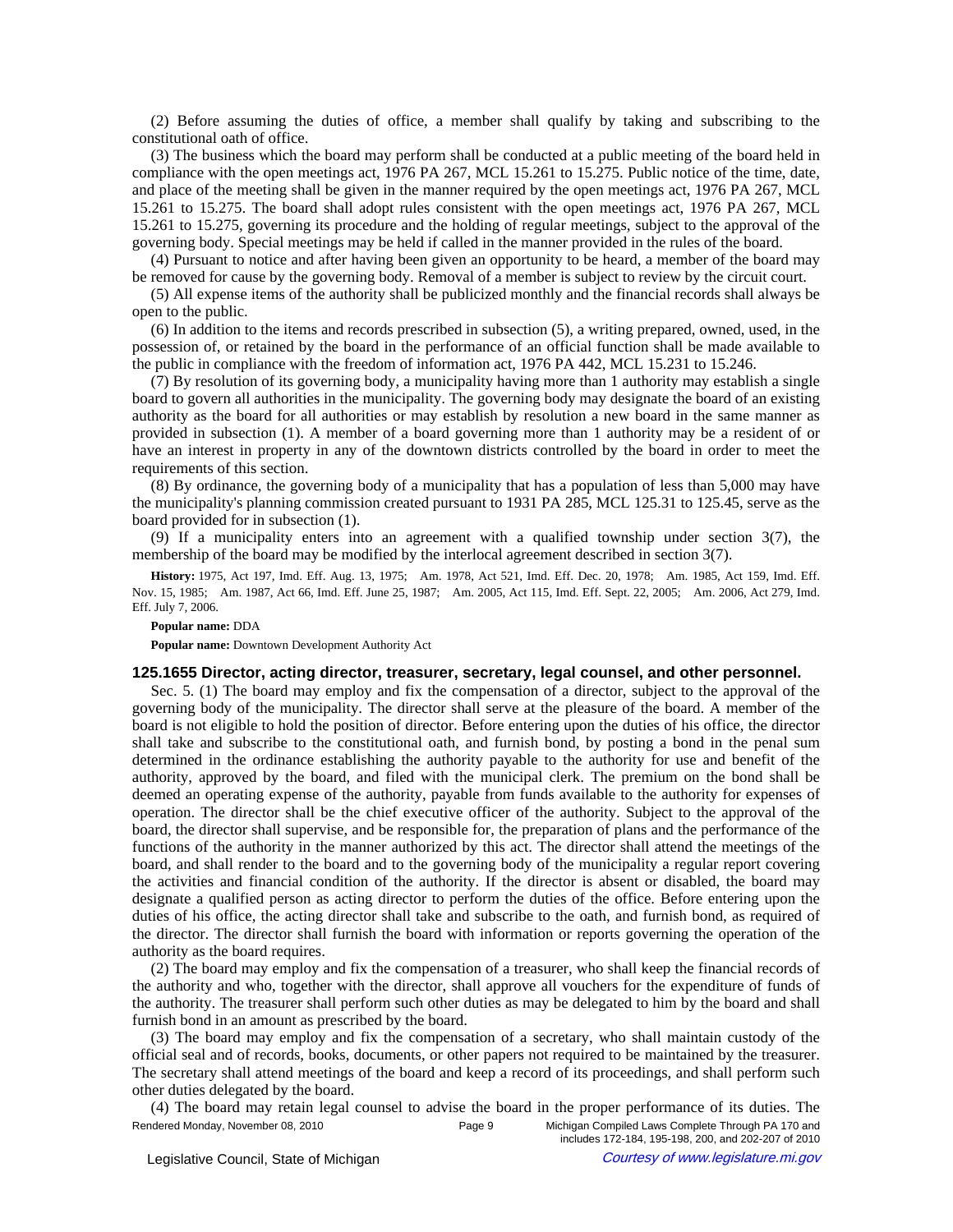legal counsel shall represent the authority in actions brought by or against the authority.

(5) The board may employ other personnel deemed necessary by the board.

**History:** 1975, Act 197, Imd. Eff. Aug. 13, 1975.

**Popular name:** DDA

**Popular name:** Downtown Development Authority Act

# **125.1656 Participation of employees in municipal retirement and insurance programs.**

Sec. 6. The employees of an authority shall be eligible to participate in municipal retirement and insurance programs of the municipality as if they were civil service employees except that the employees of an authority are not civil service employees.

**History:** 1975, Act 197, Imd. Eff. Aug. 13, 1975.

**Popular name:** DDA

**Popular name:** Downtown Development Authority Act

## **125.1657 Powers of board; creation, operation, or funding of retail business incubator.**

Sec. 7. (1) The board may:

(a) Prepare an analysis of economic changes taking place in the downtown district.

(b) Study and analyze the impact of metropolitan growth upon the downtown district.

(c) Plan and propose the construction, renovation, repair, remodeling, rehabilitation, restoration, preservation, or reconstruction of a public facility, an existing building, or a multiple-family dwelling unit which may be necessary or appropriate to the execution of a plan which, in the opinion of the board, aids in the economic growth of the downtown district.

(d) Plan, propose, and implement an improvement to a public facility within the development area to comply with the barrier free design requirements of the state construction code promulgated under the Stille-DeRossett-Hale single state construction code act, 1972 PA 230, MCL 125.1501 to 125.1531.

(e) Develop long-range plans, in cooperation with the agency which is chiefly responsible for planning in the municipality, designed to halt the deterioration of property values in the downtown district and to promote the economic growth of the downtown district, and take such steps as may be necessary to persuade property owners to implement the plans to the fullest extent possible.

(f) Implement any plan of development in the downtown district necessary to achieve the purposes of this act, in accordance with the powers of the authority as granted by this act.

(g) Make and enter into contracts necessary or incidental to the exercise of its powers and the performance of its duties.

(h) Acquire by purchase or otherwise, on terms and conditions and in a manner the authority considers proper or own, convey, or otherwise dispose of, or lease as lessor or lessee, land and other property, real or personal, or rights or interests in property, which the authority determines is reasonably necessary to achieve the purposes of this act, and to grant or acquire licenses, easements, and options with respect to that property.

(i) Improve land and construct, reconstruct, rehabilitate, restore and preserve, equip, improve, maintain, repair, and operate any building, including multiple-family dwellings, and any necessary or desirable appurtenances to that property, within the downtown district for the use, in whole or in part, of any public or private person or corporation, or a combination of them.

(j) Fix, charge, and collect fees, rents, and charges for the use of any building or property under its control or any part thereof, or facility therein, and pledge the fees, rents, and charges for the payment of revenue bonds issued by the authority.

(k) Lease any building or property under its control, or any part of a building or property.

(*l*) Accept grants and donations of property, labor, or other things of value from a public or private source.

(m) Acquire and construct public facilities.

(n) Create, operate, and fund marketing initiatives that benefit only retail and general marketing of the downtown district.

(o) Contract for broadband service and wireless technology service in the downtown district.

(p) Operate and perform all duties and exercise all responsibilities described in this section in a qualified township if the qualified township has entered into an agreement with the municipality under section 3(7).

(q) Create, operate, and fund a loan program to fund improvements for existing buildings located in a downtown district to make them marketable for sale or lease. The board may make loans with interest at a market rate or may make loans with interest at a below market rate, as determined by the board.

(r) Create, operate, and fund retail business incubators in the downtown district.

(2) If it is the express determination of the board to create, operate, or fund a retail business incubator in the downtown district, the board shall give preference to tenants who will provide goods or services that are Rendered Monday, November 08, 2010 **Page 10** Page 10 Michigan Compiled Laws Complete Through PA 170 and includes 172-184, 195-198, 200, and 202-207 of 2010

© Legislative Council, State of Michigan Council Courtesy of www.legislature.mi.gov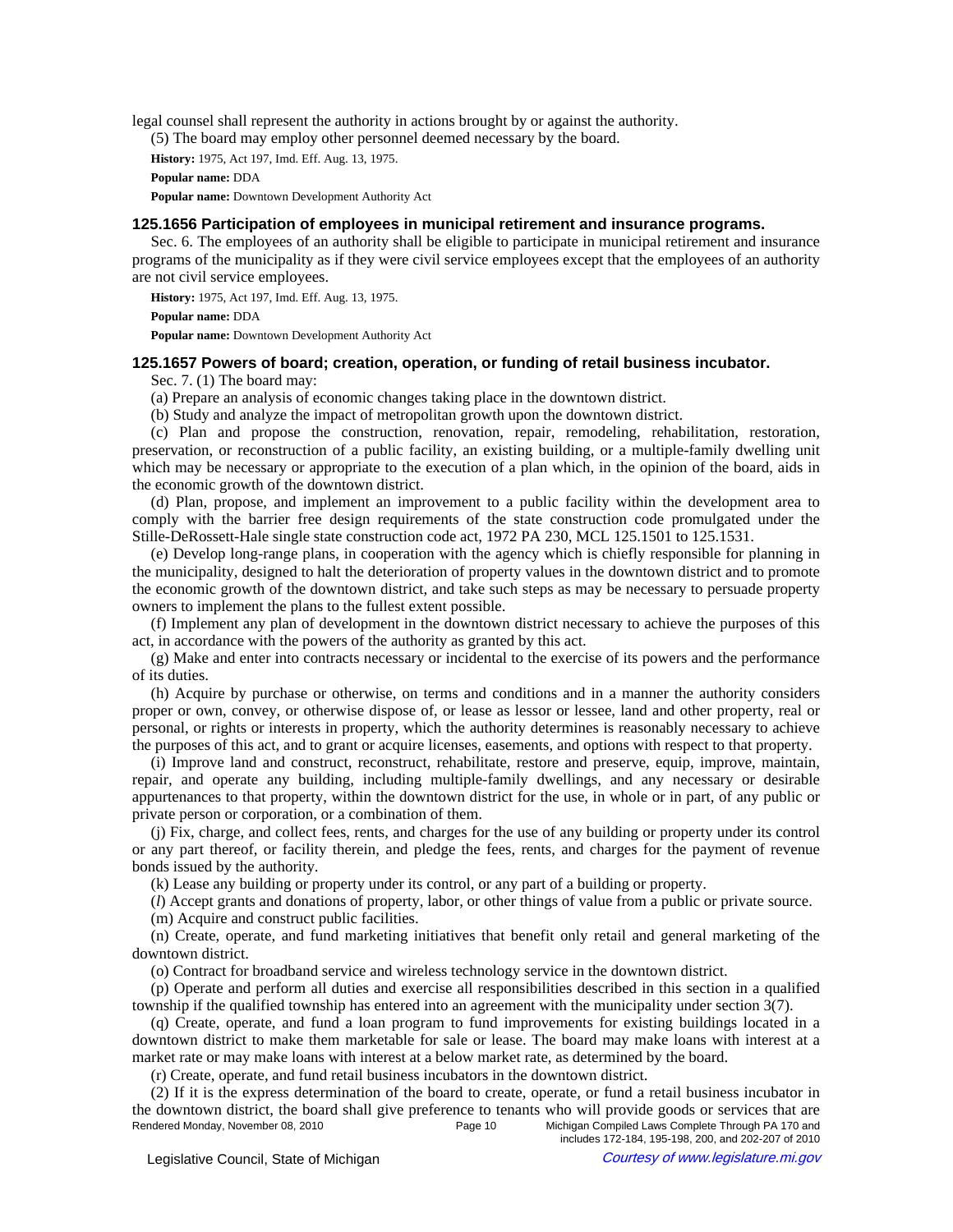not available or that are underserved in the downtown area. If the board creates, operates, or funds retail business incubators in the downtown district, the board and each tenant who leases space in a retail business incubator shall enter into a written contract that includes, but is not limited to, all of the following:

(a) The lease or rental rate that may be below the fair market rate as determined by the board.

(b) The requirement that a tenant may lease space in the retail business incubator for a period not to exceed 18 months.

(c) The terms of a joint operating plan with 1 or more other businesses located in the downtown district.

(d) A copy of the business plan of the tenant that contains measurable goals and objectives.

(e) The requirement that the tenant participate in basic management classes, business seminars, or other business education programs offered by the authority, the local chamber of commerce, local community colleges, or institutions of higher education, as determined by the board.

History: 1975, Act 197, Imd. Eff. Aug. 13, 1975;-- Am. 1985, Act 221, Imd. Eff. Jan. 10, 1986;-- Am. 2004, Act 196, Imd. Eff. July 8, 2004;-Am. 2005, Act 115, Imd. Eff. Sept. 22, 2005;-Am. 2008, Act 226, Imd. Eff. July 17, 2008.

**Popular name:** DDA

**Popular name:** Downtown Development Authority Act

## **125.1658 Board serving as planning commission; agenda.**

Sec. 8. If a board created under this act serves as the planning commission under section 2 of Act No. 285 of the Public Acts of 1931, being section 125.32 of the Michigan Compiled Laws, the board shall include planning commission business in its agenda.

**History:** Add. 1987, Act 66, Imd. Eff. June 25, 1987. **Popular name:** DDA **Popular name:** Downtown Development Authority Act

## **125.1659 Authority as instrumentality of political subdivision.**

Sec. 9. The authority shall be deemed an instrumentality of a political subdivision for purposes of Act No. 227 of the Public Acts of 1972, being sections 213.321 to 213.332 of the Michigan Compiled Laws.

**History:** 1975, Act 197, Imd. Eff. Aug. 13, 1975.

**Popular name:** DDA

**Popular name:** Downtown Development Authority Act

# **125.1660 Taking, transfer, and use of private property.**

Sec. 10. A municipality may take private property under Act No. 149 of the Public Acts of 1911, as amended, being sections 213.21 to 213.41 of the Michigan Compiled Laws, for the purpose of transfer to the authority, and may transfer the property to the authority for use in an approved development, on terms and conditions it deems appropriate, and the taking, transfer, and use shall be considered necessary for public purposes and for the benefit of the public.

**History:** 1975, Act 197, Imd. Eff. Aug. 13, 1975.

**Popular name:** DDA

**Popular name:** Downtown Development Authority Act

# **125.1661 Financing activities of authority; disposition of money received by authority; municipal obligations.**

Sec. 11. (1) The activities of the authority shall be financed from 1 or more of the following sources:

(a) Donations to the authority for the performance of its functions.

(b) Proceeds of a tax imposed pursuant to section 12.

(c) Money borrowed and to be repaid as authorized by sections 13 and 13a.

(d) Revenues from any property, building, or facility owned, leased, licensed, or operated by the authority or under its control, subject to the limitations imposed upon the authority by trusts or other agreements.

(e) Proceeds of a tax increment financing plan, established under sections 14 to 16.

(f) Proceeds from a special assessment district created as provided by law.

(g) Money obtained from other sources approved by the governing body of the municipality or otherwise authorized by law for use by the authority or the municipality to finance a development program.

(h) Money obtained pursuant to section 13b.

(i) Revenue from the federal facility development act, Act No. 275 of the Public Acts of 1992, being sections 3.931 to 3.940 of the Michigan Compiled Laws, or revenue transferred pursuant to section 11a of chapter 2 of the city income tax act, Act No. 284 of the Public Acts of 1964, being section 141.611a of the Michigan Compiled Laws.<br>Rendered Monday, November 08, 2010 Page 11 Michigan Compiled Laws Complete Through PA 170 and

includes 172-184, 195-198, 200, and 202-207 of 2010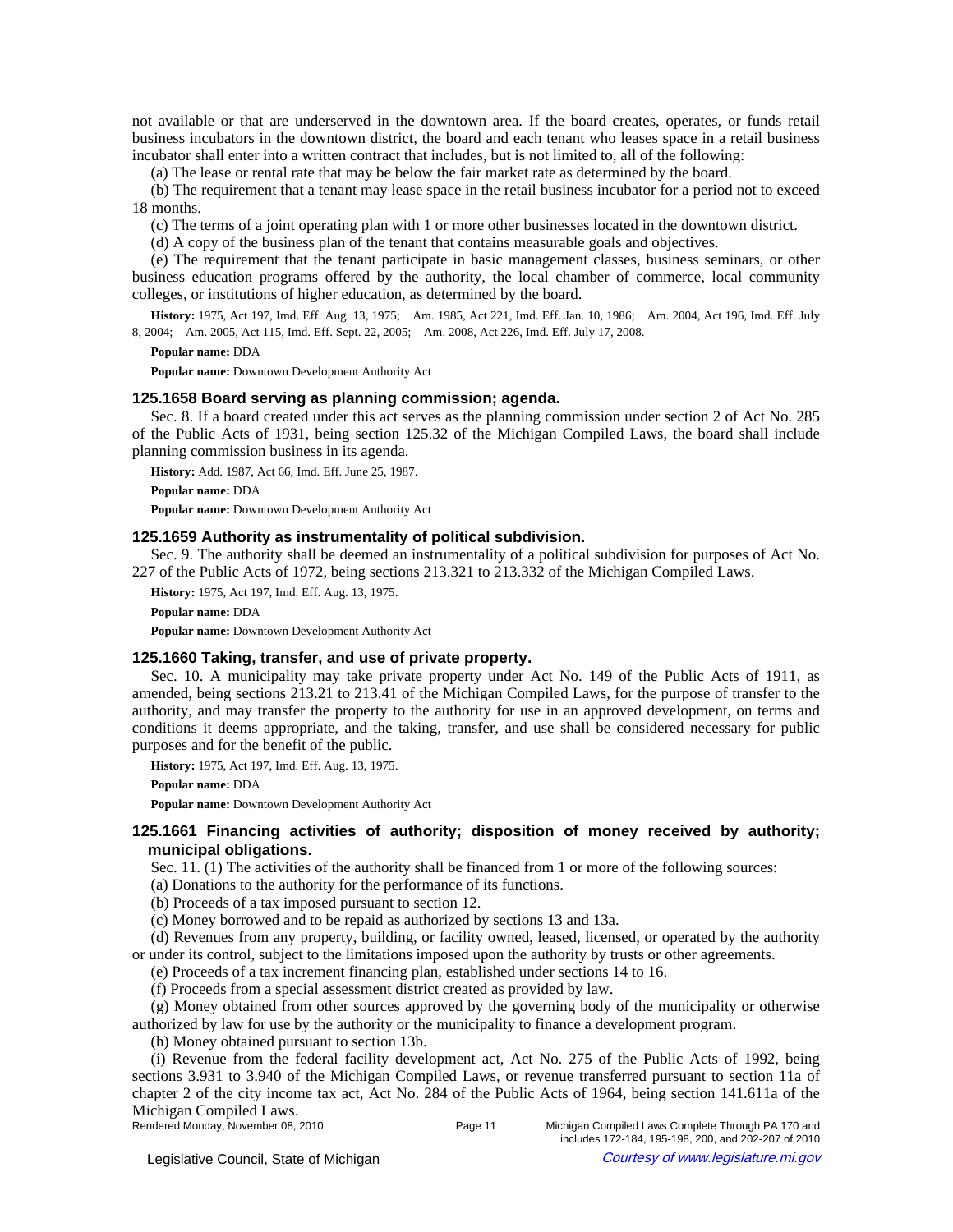(j) Revenue from the federal data facility act, Act No. 126 of the Public Acts of 1993, being sections 3.951 to 3.961 of the Michigan Compiled Laws, or revenue transferred pursuant to section 11b of chapter 2 of the city income tax act, Act No. 284 of the Public Acts of 1964, being section 141.611b of the Michigan Compiled Laws.

(2) Money received by the authority and not covered under subsection (1) shall immediately be deposited to the credit of the authority, subject to disbursement pursuant to this act. Except as provided in this act, the municipality shall not obligate itself, nor shall it ever be obligated to pay any sums from public funds, other than money received by the municipality pursuant to this section, for or on account of the activities of the authority.

History: 1975, Act 197, Imd. Eff. Aug. 13, 1975;—Am. 1981, Act 34, Imd. Eff. May 11, 1981;—Am. 1992, Act 279, Imd. Eff. Dec. 18, 1992;-Am. 1993, Act 122, Imd. Eff. July 20, 1993;-Am. 1993, Act 323, Eff. Mar. 15, 1994.

### **Popular name:** DDA

**Popular name:** Downtown Development Authority Act

## **125.1662 Ad valorem tax; borrowing in anticipation of collection.**

Sec. 12. (1) An authority with the approval of the municipal governing body may levy an ad valorem tax on the real and tangible personal property not exempt by law and as finally equalized in the downtown district. The tax shall not be more than 1 mill if the downtown district is in a municipality having a population of 1,000,000 or more, or not more than 2 mills if the downtown district is in a municipality having a population of less than 1,000,000. The tax shall be collected by the municipality creating the authority levying the tax. The municipality shall collect the tax at the same time and in the same manner as it collects its other ad valorem taxes. The tax shall be paid to the treasurer of the authority and credited to the general fund of the authority for purposes of the authority.

(2) The municipality may at the request of the authority borrow money and issue its notes under the revised municipal finance act, 2001 PA 34, MCL 141.2101 to 141.2821, in anticipation of collection of the ad valorem tax authorized in this section.

History: 1975, Act 197, Imd. Eff. Aug. 13, 1975;—Am. 1983, Act 86, Imd. Eff. June 16, 1983;—Am. 2002, Act 234, Imd. Eff. Apr. 29, 2002.

**Popular name:** DDA

**Popular name:** Downtown Development Authority Act

### **125.1663 Revenue bonds.**

Sec. 13. The authority may borrow money and issue its negotiable revenue bonds therefor pursuant to Act No. 94 of the Public Acts of 1933, as amended, being sections 141.101 to 141.139 of the Michigan Compiled Laws. Revenue bonds issued by the authority shall not except as hereinafter provided be deemed a debt of the municipality or the state. The municipality by majority vote of the members of its governing body may pledge its full faith and credit to support the authority's revenue bonds.

**History:** 1975, Act 197, Imd. Eff. Aug. 13, 1975.

**Popular name:** DDA

**Popular name:** Downtown Development Authority Act

# **125.1663a Borrowing money; issuing revenue bonds or notes; purpose; costs; security; pledge and lien of pledge valid and binding; filing or recordation not required; tax exemption; bonds or notes neither liability nor debt of municipality; statement; investment and deposit of bonds and notes.**

Sec. 13a. (1) The authority may with approval of the local governing body borrow money and issue its revenue bonds or notes to finance all or part of the costs of acquiring or constructing property in connection with the implementation of a development plan in the downtown district or to refund or refund in advance bonds or notes issued pursuant to this section. The costs which may be financed by the issuance of revenue bonds or notes may include the cost of purchasing, acquiring, constructing, improving, enlarging, extending, or repairing property in connection with the implementation of a development plan in the downtown district; any engineering, architectural, legal, accounting, or financial expenses; the costs necessary or incidental to the borrowing of money; interest on the bonds or notes during the period of construction; a reserve for payment of principal and interest on the bonds or notes; and a reserve for operation and maintenance until sufficient revenues have developed. The authority may secure the bonds and notes by mortgage, assignment, or pledge of the property and any money, revenues, or income received in connection therewith.

(2) A pledge made by the authority shall be valid and binding from the time the pledge is made. The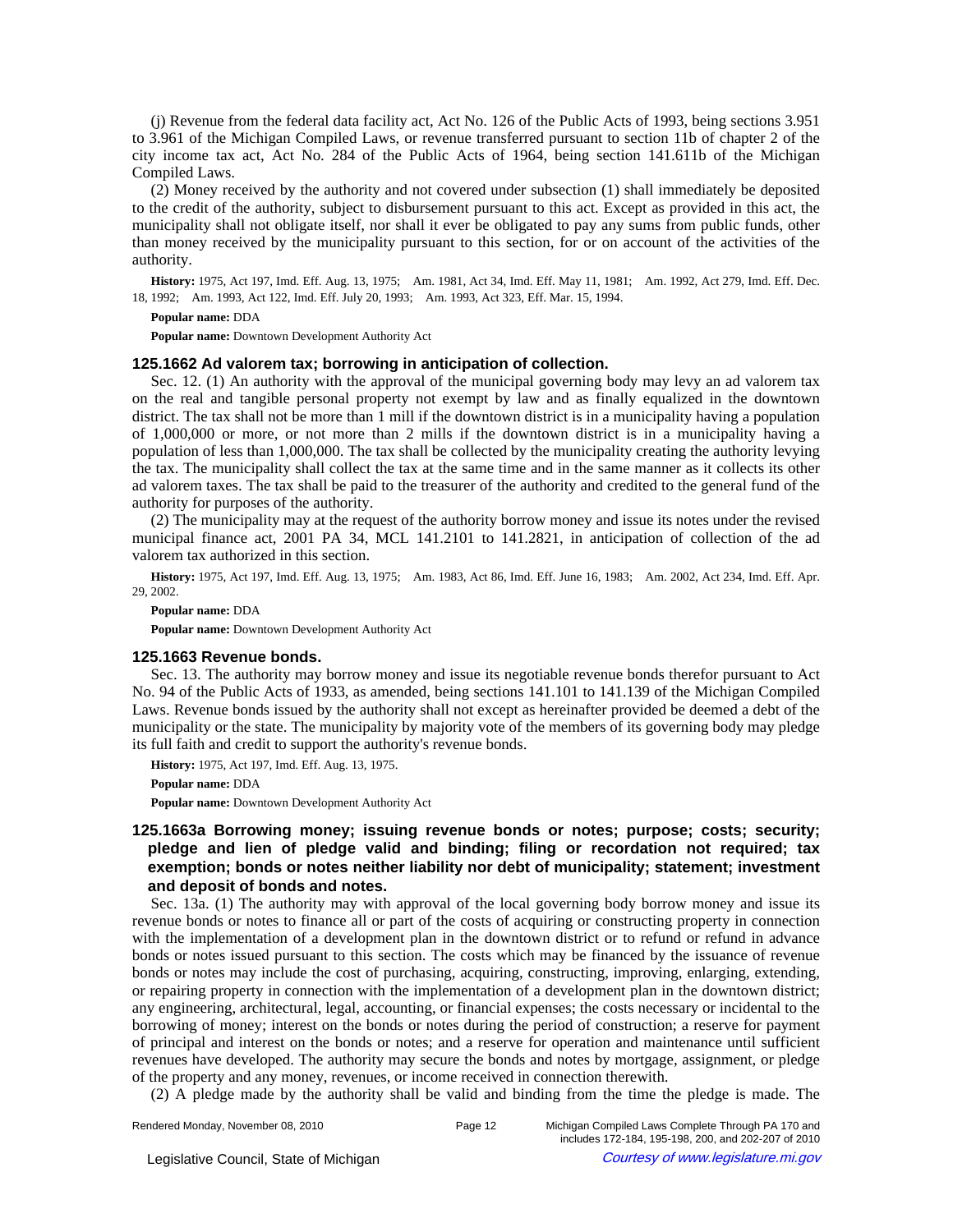money or property pledged by the authority immediately shall be subject to the lien of the pledge without a physical delivery, filing, or further act. The lien of such a pledge shall be valid and binding as against parties having claims of any kind in tort, contract, or otherwise, against the authority, irrespective of whether the parties have notice of the lien. Neither the resolution, the trust agreement, nor any other instrument by which a pledge is created need be filed or recorded.

(3) Bonds or notes issued pursuant to this section shall be exempt from all taxation in this state except inheritance and transfer taxes, and the interest on the bonds or notes shall be exempt from all taxation in this state, notwithstanding that the interest may be subject to federal income tax.

(4) The municipality shall not be liable on bonds or notes of the authority issued pursuant to this section and the bonds or notes shall not be a debt of the municipality. The bonds or notes shall contain on their face a statement to that effect.

(5) The bonds and notes of the authority may be invested in by all public officers, state agencies and political subdivisions, insurance companies, banks, savings and loan associations, investment companies, and fiduciaries and trustees, and may be deposited with and received by all public officers and the agencies and political subdivisions of this state for any purpose for which the deposit of bonds is authorized.

**History:** Add. 1981, Act 151, Imd. Eff. Nov. 19, 1981.

**Popular name:** DDA

**Popular name:** Downtown Development Authority Act

# **125.1663b Insufficient tax increment revenues to repay advance or pay obligation; contents, time, and payment of claim; appropriation and distribution of aggregate amount; limitations; distribution subject to lien; obligation as debt or liability; certification of distribution amount; basis for calculation of distributions and claim reports.**

Sec. 13b. (1) If the amount of tax increment revenues lost as a result of the reduction of taxes levied by local school districts for school operating purposes required by the millage limitations under section 1211 of the school code of 1976, 1976 PA 451, MCL 380.1211, reduced by the amount of tax increment revenues received from the capture of taxes levied under or attributable to the state education tax act, 1993 PA 331, MCL 211.901 to 211.906, will cause the tax increment revenues received in a fiscal year by an authority under section 15 to be insufficient to repay an eligible advance or to pay an eligible obligation, the legislature shall appropriate and distribute to the authority the amount described in subsection (5).

(2) Not less than 30 days before the first day of a fiscal year, an authority eligible to retain tax increment revenues from taxes levied by a local or intermediate school district or this state or to receive a distribution under this section for that fiscal year shall file a claim with the department of treasury. The claim shall include the following information:

(a) The property tax millage rates levied in 1993 by local school districts within the jurisdictional area of the authority for school operating purposes.

(b) The property tax millage rates expected to be levied by local school districts within the jurisdictional area of the authority for school operating purposes for that fiscal year.

(c) The tax increment revenues estimated to be received by the authority for that fiscal year based upon actual property tax levies of all taxing jurisdictions within the jurisdictional area of the authority.

(d) The tax increment revenues the authority estimates it would have received for that fiscal year if property taxes were levied by local school districts within the jurisdictional area of the authority for school operating purposes at the millage rates described in subdivision (a) and if no property taxes were levied by this state under the state education tax act, 1993 PA 331, MCL 211.901 to 211.906.

(e) A list and documentation of eligible obligations and eligible advances and the payments due on each of those eligible obligations or eligible advances in that fiscal year, and the total amount of all the payments due on those eligible obligations and eligible advances in that fiscal year.

(f) The amount of money, other than tax increment revenues, estimated to be received in that fiscal year by the authority that is primarily pledged to, and to be used for, the payment of an eligible obligation or the repayment of an eligible advance. That amount shall not include excess tax increment revenues of the authority that are permitted by law to be retained by the authority for purposes that further the development program. However, that amount shall include money to be obtained from sources authorized by law, which law is enacted on or after December 1, 1993, for use by the municipality or authority to finance a development project.

(g) The amount of a distribution received pursuant to this act for a fiscal year in excess of or less than the distribution that would have been required if calculated upon actual tax increment revenues received for that fiscal year.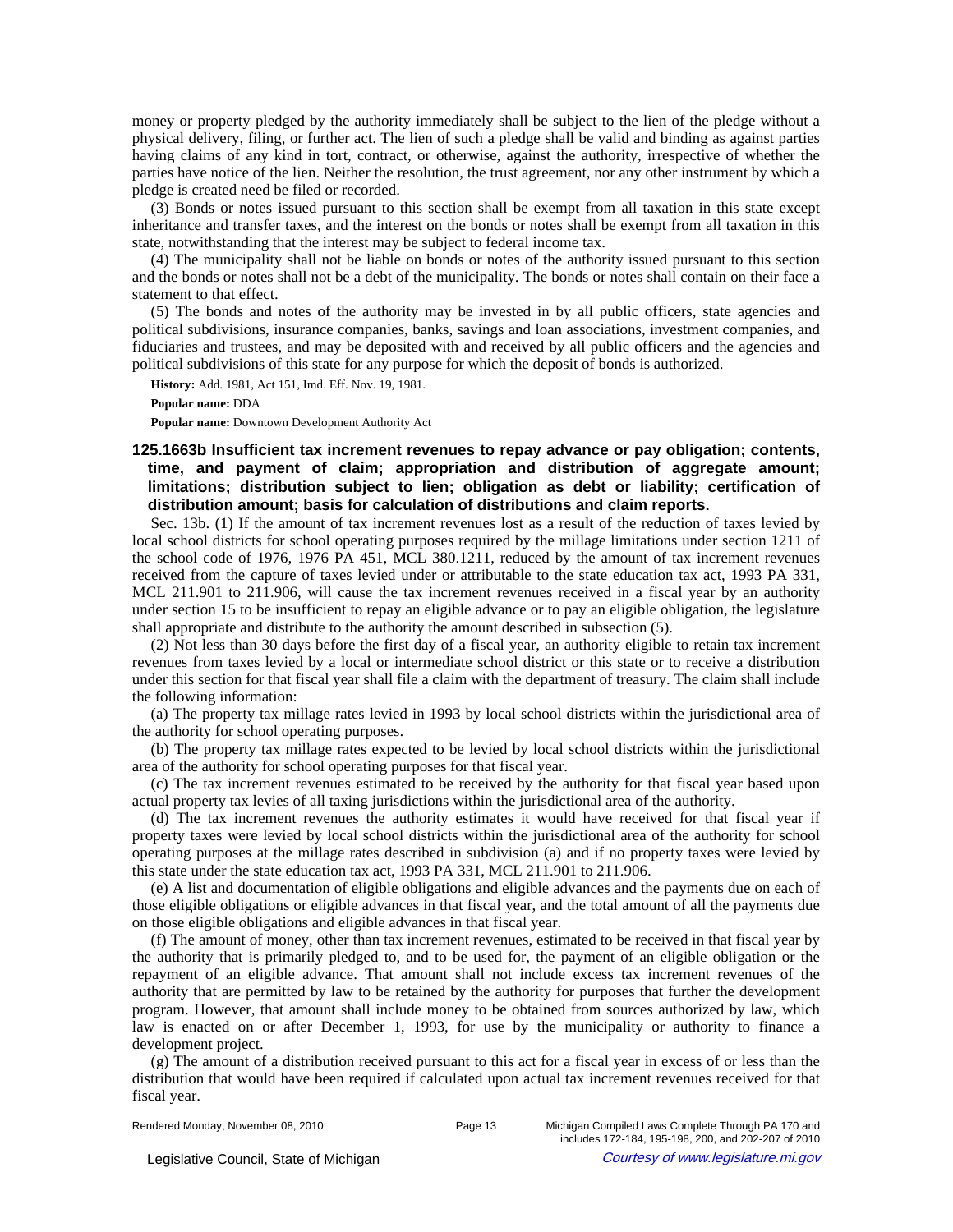(h) A list and documentation of other protected obligations and the payments due on each of those other protected obligations in that fiscal year, and the total amount of all the payments due on those other protected obligations in that fiscal year.

(3) For the fiscal year that commences after September 30, 1993 and before October 1, 1994, an authority may make a claim with all information required by subsection (2) at any time after March 15, 1994.

(4) After review and verification of claims submitted pursuant to this section, amounts appropriated by the state in compliance with this act shall be distributed as 2 equal payments on March 1 and September 1 after receipt of a claim. An authority shall allocate a distribution it receives for an eligible obligation issued on behalf of a municipality to the municipality.

(5) Subject to subsections (6) and (7), the aggregate amount to be appropriated and distributed pursuant to this section to an authority shall be the sum of the amounts determined pursuant to subdivisions (a) and (b) minus the amount determined pursuant to subdivision (c), as follows:

(a) The amount by which the tax increment revenues the authority would have received for the fiscal year, excluding taxes exempt under section 7ff of the general property tax act, 1893 PA 206, MCL 211.7ff, if property taxes were levied by local school districts for school operating purposes at the millage rates described in subsection (2)(a) and if no property taxes were levied under the state education tax act, 1993 PA 331, MCL 211.901 to 211.906, exceed the tax increment revenues the authority actually received for the fiscal year.

(b) A shortfall required to be reported pursuant to subsection  $(2)(g)$  that had not previously increased a distribution.

(c) An excess amount required to be reported pursuant to subsection  $(2)(g)$  that had not previously decreased a distribution.

(6) The amount distributed under subsection (5) shall not exceed the difference between the amount described in subsection  $(2)(e)$  and the sum of the amounts described in subsection  $(2)(c)$  and (f).

(7) If, based upon the tax increment financing plan in effect on August 19, 1993, the payment due on eligible obligations or eligible advances anticipates the use of excess prior year tax increment revenues permitted by law to be retained by the authority, and if the sum of the amounts described in subsection (2)(c) and (f) plus the amount to be distributed under subsections (5) and (6) is less than the amount described in subsection (2)(e), the amount to be distributed under subsections (5) and (6) shall be increased by the amount of the shortfall. However, the amount authorized to be distributed pursuant to this section shall not exceed that portion of the cumulative difference, for each preceding fiscal year, between the amount that could have been distributed pursuant to subsection (5) and the amount actually distributed pursuant to subsections (5) and (6) and this subsection.

(8) A distribution under this section replacing tax increment revenues pledged by an authority or a municipality is subject to the lien of the pledge, whether or not there has been physical delivery of the distribution.

(9) Obligations for which distributions are made pursuant to this section are not a debt or liability of this state; do not create or constitute an indebtedness, liability, or obligation of this state; and are not and do not constitute a pledge of the faith and credit of this state.

(10) Not later than July 1 of each year, the authority shall certify to the local tax collecting treasurer the amount of the distribution required under subsection (5), calculated without regard to the receipt of tax increment revenues attributable to local or intermediate school district taxes or attributable to taxes levied under the state education tax act, 1993 PA 331, MCL 211.901 to 211.906.

(11) Calculations of distributions under this section and claims reports required to be made under subsection (2) shall be made on the basis of each development area of the authority.

(12) The state tax commission may provide that the reimbursement calculations under this section and the calculation of allowable capture of school taxes shall be made for each calendar year's tax increment revenues using a 12-month debt payment period used by the authority and approved by the state tax commission.

History: Add. 1993, Act 323, Eff. Mar. 15, 1994;-Am. 1994, Act 280, Imd. Eff. July 11, 1994;--Am. 1996, Act 269, Imd. Eff. June 12, 1996; Am. 1996, Act 454, Imd. Eff. Dec. 19, 1996; Am. 1997, Act 202, Imd. Eff. Jan. 13, 1998.

**Compiler's note:** Enacting section 1 of Act 202 of 1997 provides:

"The provisions of section 1 and section 13b, as amended by this amendatory act, are retroactive and effective for taxes levied after 1993."

**Popular name:** DDA

**Popular name:** Downtown Development Authority Act

# **125.1663c Retention and payment of taxes levied under state education tax act; conditions; application by authority for approval; information to be included; approval, modification,**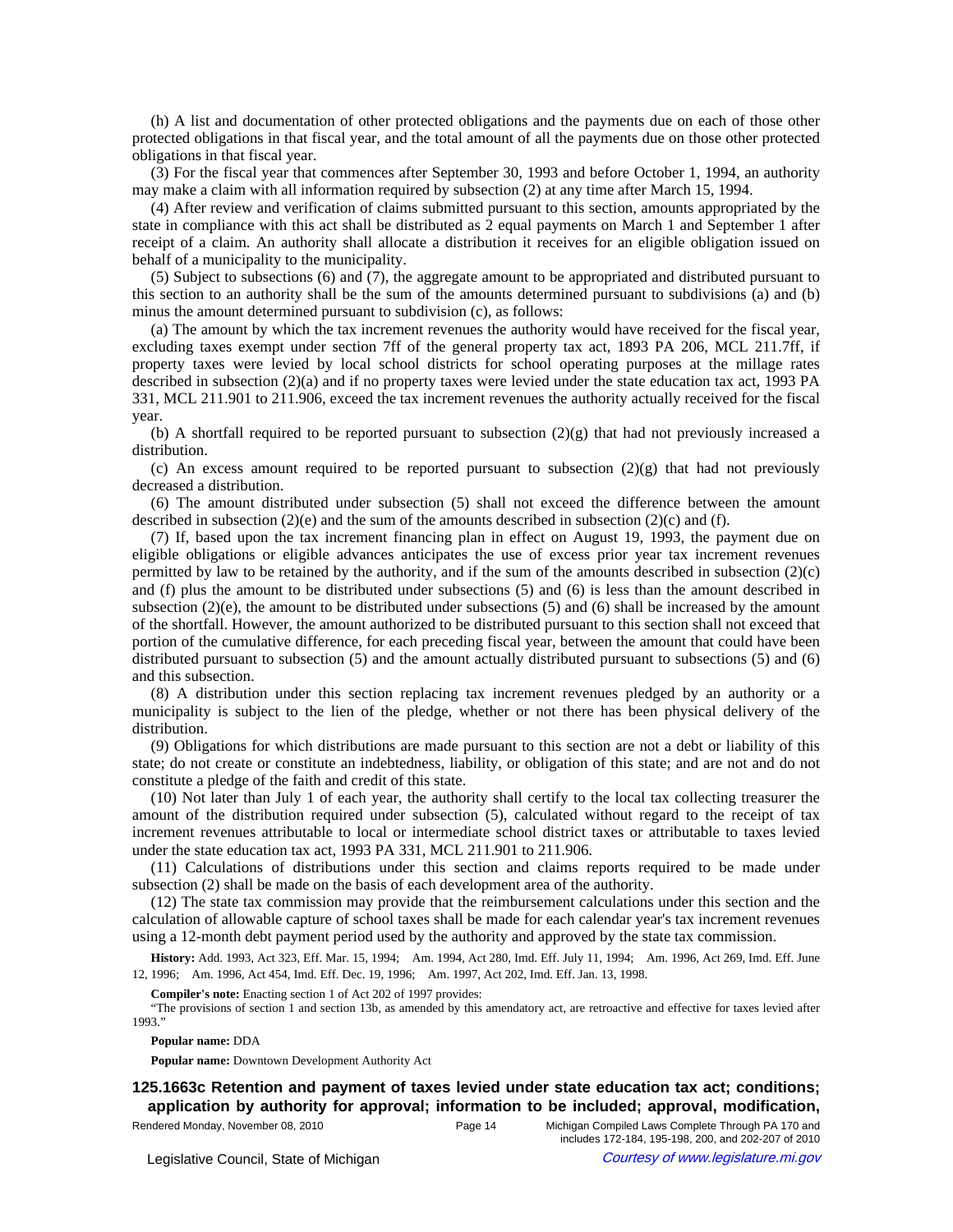# **or denial of application by department of treasury; appropriation and distribution of amount; calculation of aggregate amount; lien; reimbursement calculations; legislative intent.**

Sec. 13c. (1) If the amount of tax increment revenues lost as a result of the personal property tax exemptions provided by section 1211(4) of the revised school code, 1976 PA 451, MCL 380.1211, section 3 of the state education tax act, 1993 PA 331, MCL 211.903, section 14(4) of 1974 PA 198, MCL 207.564, and section 9k of the general property tax act, 1893 PA 206, MCL 211.9k, will reduce the allowable school tax capture received in a fiscal year, then, notwithstanding any other provision of this act, the authority, with approval of the department of treasury under subsection (3), may request the local tax collecting treasurer to retain and pay to the authority taxes levied under the state education tax act, 1993 PA 331, MCL 211.901 to 211.906, to be used for the following:

(a) To repay an eligible advance.

(b) To repay an eligible obligation.

(c) To repay an other protected obligation.

(2) Not later than June 15, 2008, not later than September 30, 2009, and not later than June 1 of each subsequent year, an authority eligible under subsection (1) to have taxes levied under the state education tax act, 1993 PA 331, MCL 211.901 to 211.906, retained and paid to the authority under this section, shall apply for approval with the department of treasury. The application for approval shall include the following information:

(a) The property tax millage rates expected to be levied by local school districts within the jurisdictional area of the authority for school operating purposes for that fiscal year.

(b) The tax increment revenues estimated to be received by the authority for that fiscal year based upon actual property tax levies of all taxing jurisdictions within the jurisdictional area of the authority.

(c) The tax increment revenues the authority estimates it would have received for that fiscal year if the personal property tax exemptions described in subsection (1) were not in effect.

(d) A list of eligible obligations, eligible advances, and other protected obligations, the payments due on each of those in that fiscal year, and the total amount of all the payments due on all of those in that fiscal year.

(e) The amount of money, other than tax increment revenues, estimated to be received in that fiscal year by the authority that is primarily pledged to, and to be used for, the payment of an eligible obligation, the repayment of an eligible advance, or the payment of an other protected obligation. That amount shall not include excess tax increment revenues of the authority that are permitted by law to be retained by the authority for purposes that further the development program. However, that amount shall include money to be obtained from sources authorized by law, which law is enacted on or after December 1, 1993, for use by the municipality or authority to finance a development plan.

(f) The amount of a distribution received pursuant to this act for a fiscal year in excess of or less than the distribution that would have been required if calculated upon actual tax increment revenues received for that fiscal year.

(3) Not later than August 15, 2008; for 2009 only, not later than 30 days after the effective date of the amendatory act that amended this sentence; and not later than August 15 of each subsequent year, based on the calculations under subsection (5), the department of treasury shall approve, modify, or deny the application for approval to have taxes levied under the state education tax act, 1993 PA 331, MCL 211.901 to 211.906, retained and paid to the authority under this section. If the application for approval contains the information required under subsection (2)(a) through (f) and appears to be in substantial compliance with the provisions of this section, then the department of treasury shall approve the application. If the application is denied by the department of treasury, then the department of treasury shall provide the opportunity for a representative of the authority to discuss the denial within 21 days after the denial occurs and shall sustain or modify its decision within 30 days after receiving information from the authority. If the application for approval is approved or modified by the department of treasury, the local tax collecting treasurer shall retain and pay to the authority the amount described in subsection (5) as approved by the department. If the department of treasury denies the authority's application for approval, the local tax collecting treasurer shall not retain or pay to the authority the taxes levied under the state education tax act, 1993 PA 331, MCL 211.901 to 211.906. An approval by the department does not prohibit a subsequent audit of taxes retained in accordance with the procedures currently authorized by law.

(4) Each year the legislature shall appropriate and distribute an amount sufficient to pay each authority the following:

(a) If the amount to be retained and paid under subsection (3) is less than the amount calculated under subsection (5), the difference between those amounts.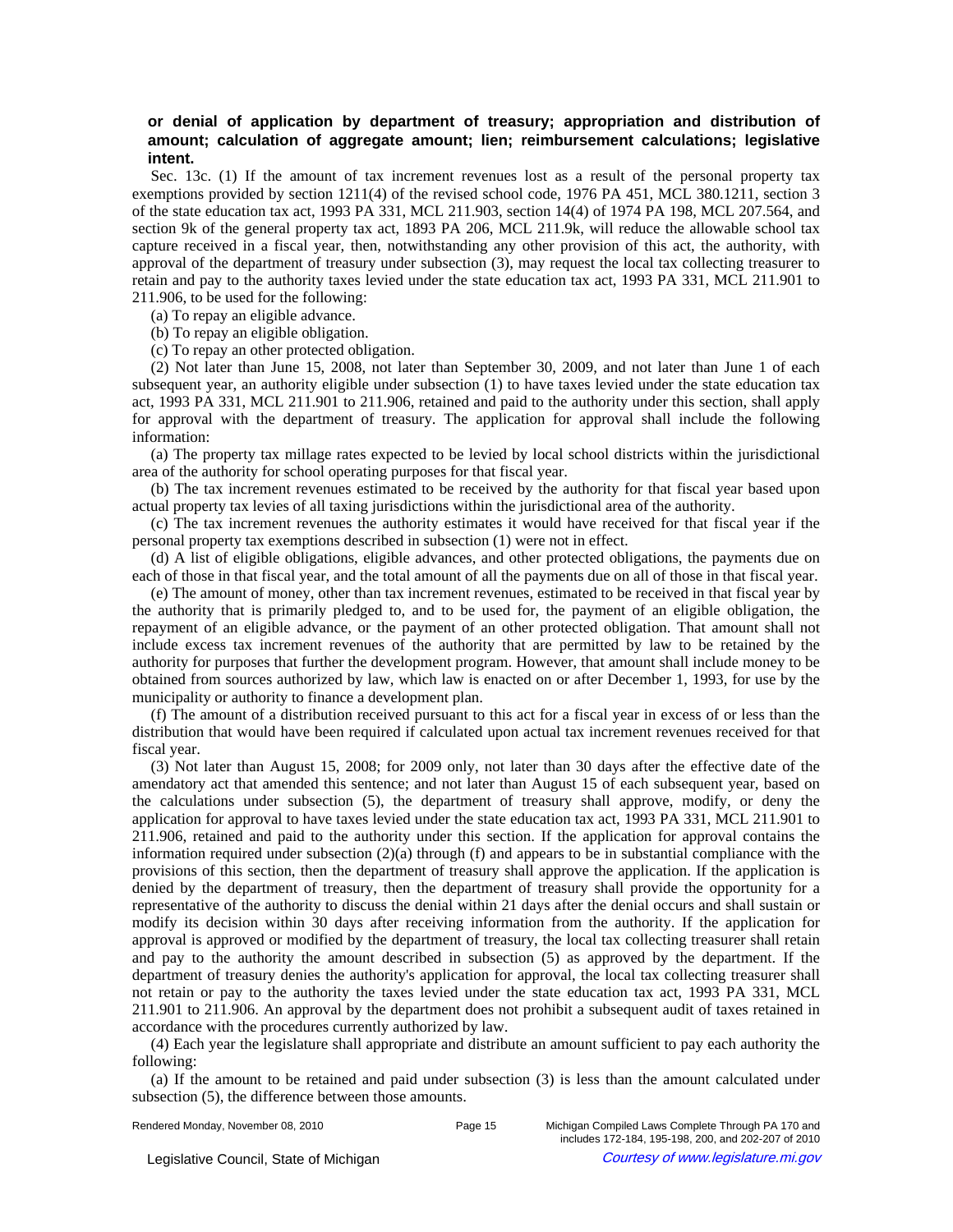(b) If the application for approval is denied by the department of treasury, an amount verified by the department equal to the amount calculated under subsection (5).

(5) Subject to subsection (6), the aggregate amount under this section shall be the sum of the amounts determined under subdivisions (a) and (b) minus the amount determined under subdivision (c), as follows:

(a) The amount by which the tax increment revenues the authority would have received and retained for the fiscal year, excluding taxes exempt under section 7ff of the general property tax act, 1893 PA 206, MCL 211.7ff, if the personal property tax exemptions described in subsection (1) were not in effect, exceed the tax increment revenues the authority actually received for the fiscal year.

(b) A shortfall required to be reported under subsection (2)(f) that had not previously increased a distribution.

(c) An excess amount required to be reported under subsection (2)(f) that had not previously decreased a distribution.

(6) A distribution or taxes retained under this section replacing tax increment revenues pledged by an authority or a municipality are subject to any lien of the pledge described in subsection (1), whether or not there has been physical delivery of the distribution.

(7) Obligations for which distributions are made under this section are not a debt or liability of this state; do not create or constitute an indebtedness, liability, or obligation of this state; and are not and do not constitute a pledge of the faith and credit of this state.

(8) Not later than September 15 of each year, the authority shall provide a copy of the application for approval approved by the department of treasury to the local tax collecting treasurer and provide the amount of the taxes retained and paid to the authority under subsection (5).

(9) Calculations of amounts retained and paid and appropriations to be distributed under this section shall be made on the basis of each development area of the authority.

(10) The state tax commission may provide that the reimbursement calculations under this section and the calculation of allowable capture of school taxes shall be made for each calendar year's tax increment revenues using a 12-month debt payment period used by the authority and approved by the state tax commission.

(11) It is the intent of the legislature that, to the extent that the total amount of taxes levied under the state education tax act, 1993 PA 331, MCL 211.901 to 211.906, that are allowed to be retained under this section and section 11b of the local development financing act, 1986 PA 281, MCL 125.2161b, section 15a of the brownfield redevelopment financing act, 1996 PA 381, MCL 125.2665a, and section 12b of the tax increment financing act, 1980 PA 450, MCL 125.1812b, exceeds the difference of the total school aid fund revenue for the tax year minus the estimated amount of revenue the school aid fund would have received for the tax year had the tax exemptions described in subsection (1) and the earmark created by section 515 of the Michigan business tax act, 2007 PA 36, MCL 208.1515, not taken effect, the general fund shall reimburse the school aid fund the difference.

History: Add. 2008, Act 157, Imd. Eff. June 5, 2008;- Am. 2009, Act 213, Imd. Eff. Jan. 4, 2010.

### **Popular name:** DDA

**Popular name:** Downtown Development Authority Act

# **125.1664 Tax increment financing plan; preparation and contents; limitation; definition; public hearing; fiscal and economic implications; recommendations; agreements; modification of plan.**

Sec. 14. (1) When the authority determines that it is necessary for the achievement of the purposes of this act, the authority shall prepare and submit a tax increment financing plan to the governing body of the municipality. The plan shall include a development plan as provided in section 17, a detailed explanation of the tax increment procedure, the maximum amount of bonded indebtedness to be incurred, and the duration of the program, and shall be in compliance with section 15. The plan shall contain a statement of the estimated impact of tax increment financing on the assessed values of all taxing jurisdictions in which the development area is located. The plan may provide for the use of part or all of the captured assessed value, but the portion intended to be used by the authority shall be clearly stated in the tax increment financing plan. The authority or municipality may exclude from captured assessed value growth in property value resulting solely from inflation. The plan shall set forth the method for excluding growth in property value resulting solely from inflation.

(2) The percentage of taxes levied for school operating purposes that is captured and used by the tax increment financing plan shall not be greater than the plan's percentage capture and use of taxes levied by a municipality or county for operating purposes. For purposes of the previous sentence, taxes levied by a county for operating purposes include only millage allocated for county or charter county purposes under the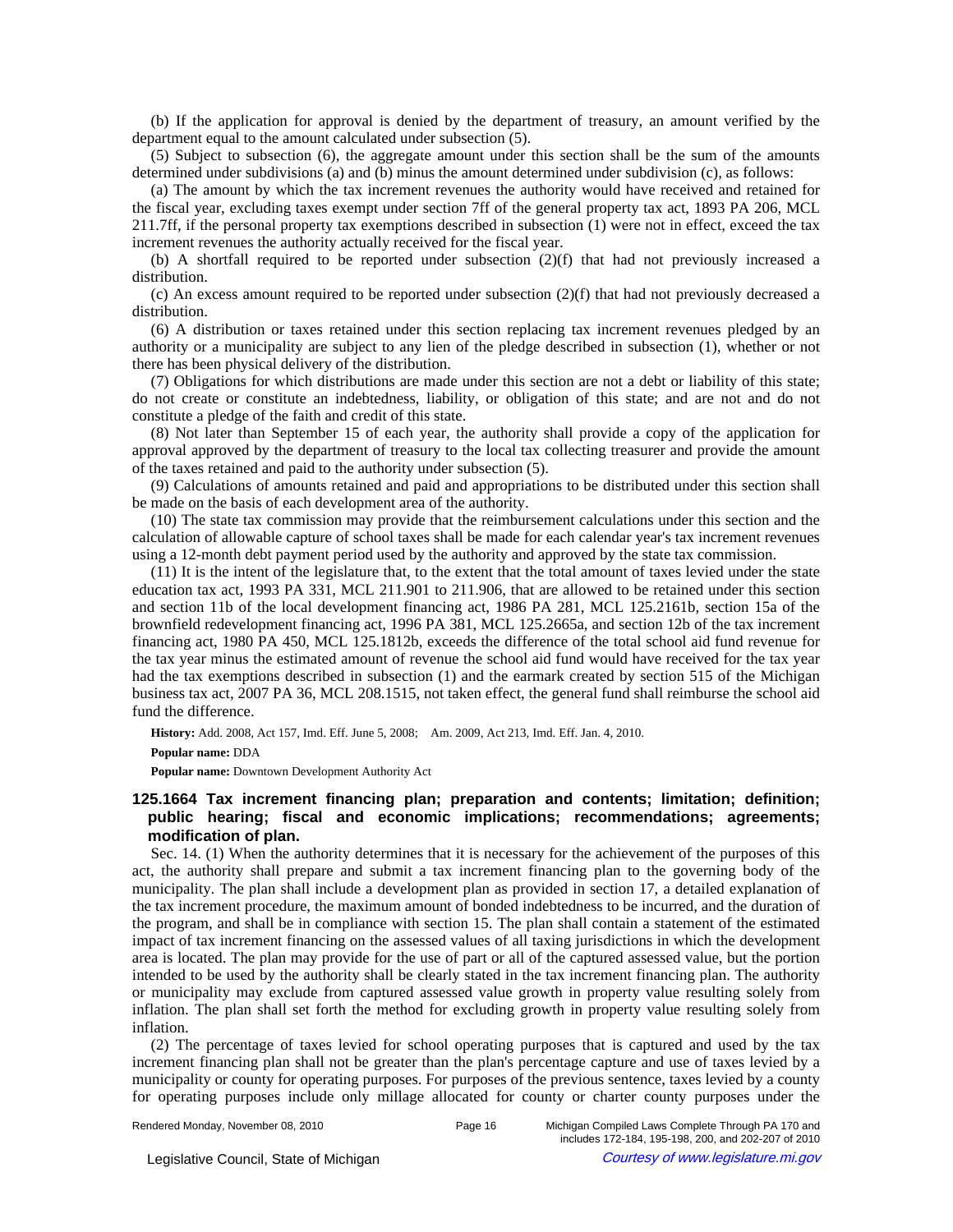property tax limitation act, Act No. 62 of the Public Acts of 1933, being sections 211.201 to 211.217a of the Michigan Compiled Laws. For purposes of this subsection, tax increment revenues used to pay bonds issued by a municipality under section 16(1) shall be considered to be used by the tax increment financing plan rather than shared with the municipality. The limitation of this subsection does not apply to the portion of the captured assessed value shared pursuant to an agreement entered into before 1989 with a county or with a city in which an enterprise zone is approved under section 13 of the enterprise zone act, Act No. 224 of the Public Acts of 1985, being section 125.2113 of the Michigan Compiled Laws.

(3) Approval of the tax increment financing plan shall be pursuant to the notice, hearing, and disclosure provisions of section 18. If the development plan is part of the tax increment financing plan, only 1 hearing and approval procedure is required for the 2 plans together.

(4) Before the public hearing on the tax increment financing plan, the governing body shall provide a reasonable opportunity to the taxing jurisdictions levying taxes subject to capture to meet with the governing body. The authority shall fully inform the taxing jurisdictions of the fiscal and economic implications of the proposed development area. The taxing jurisdictions may present their recommendations at the public hearing on the tax increment financing plan. The authority may enter into agreements with the taxing jurisdictions and the governing body of the municipality in which the development area is located to share a portion of the captured assessed value of the district.

(5) A tax increment financing plan may be modified if the modification is approved by the governing body upon notice and after public hearings and agreements as are required for approval of the original plan.

History: 1975, Act 197, Imd. Eff. Aug. 13, 1975;—Am. 1979, Act 26, Imd. Eff. June 6, 1979;—Am. 1981, Act 34, Imd. Eff. May 11, 1981;-Am. 1986, Act 229, Imd. Eff. Oct. 1, 1986;-Am. 1988, Act 425, Imd. Eff. Dec. 27, 1988;-Am. 1989, Act 108, Imd. Eff. June 23, 1989; - Am. 1993, Act 323, Eff. Mar. 15, 1994.

**Compiler's note:** Section 2 of Act 425 of 1988 provides: "This amendatory act is effective beginning with taxes levied in 1989. However, for taxes levied before 1989, tax increment revenues based on the definition of initial assessed value provided for in this amendatory act that were received by an authority are validated."

#### **Popular name:** DDA

**Popular name:** Downtown Development Authority Act

# **125.1665 Transmitting and expending tax increments revenues; reversion of surplus funds; abolition of tax increment financing plan; conditions; annual report on status of tax increment financing account; contents; publication.**

Sec. 15. (1) The municipal and county treasurers shall transmit to the authority tax increment revenues.

(2) The authority shall expend the tax increment revenues received for the development program only pursuant to the tax increment financing plan. Surplus funds shall revert proportionately to the respective taxing bodies. These revenues shall not be used to circumvent existing property tax limitations. The governing body of the municipality may abolish the tax increment financing plan when it finds that the purposes for which it was established are accomplished. However, the tax increment financing plan shall not be abolished until the principal of, and interest on, bonds issued pursuant to section 16 have been paid or funds sufficient to make the payment have been segregated.

(3) Annually the authority shall submit to the governing body of the municipality and the state tax commission a report on the status of the tax increment financing account. The report shall be published in a newspaper of general circulation in the municipality and shall include the following:

- (a) The amount and source of revenue in the account.
- (b) The amount in any bond reserve account.
- (c) The amount and purpose of expenditures from the account.
- (d) The amount of principal and interest on any outstanding bonded indebtedness.
- (e) The initial assessed value of the project area.
- (f) The captured assessed value retained by the authority.
- (g) The tax increment revenues received.
- (h) The number of jobs created as a result of the implementation of the tax increment financing plan.
- (i) Any additional information the governing body or the state tax commission considers necessary.

History: 1975, Act 197, Imd. Eff. Aug. 13, 1975;—Am. 1979, Act 26, Imd. Eff. June 6, 1979;—Am. 1981, Act 34, Imd. Eff. May 11, 1981;—Am. 1986, Act 229, Imd. Eff. Oct. 1, 1986;—Am. 1988, Act 425, Imd. Eff. Dec. 27, 1988;—Am. 1992, Act 279, Imd. Eff. Dec. 18, 1992; - Am. 1993, Act 323, Eff. Mar. 15, 1994.

**Compiler's note:** Section 2 of Act 425 of 1988 provides: "This amendatory act is effective beginning with taxes levied in 1989. However, for taxes levied before 1989, tax increment revenues based on the definition of initial assessed value provided for in this amendatory act that were received by an authority are validated."

#### **Popular name:** DDA

Rendered Monday, November 08, 2010 Page 17 Michigan Compiled Laws Complete Through PA 170 and includes 172-184, 195-198, 200, and 202-207 of 2010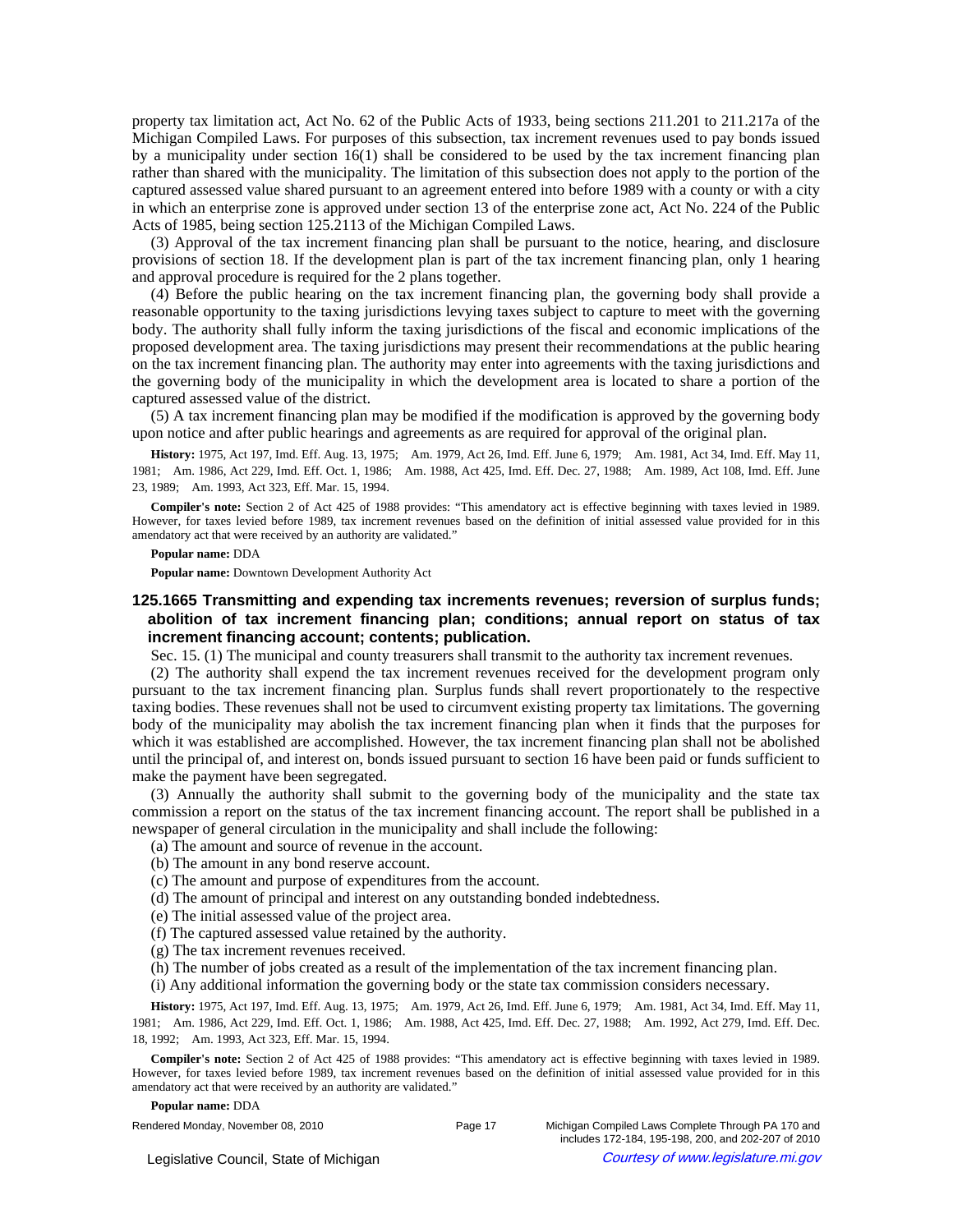**Popular name:** Downtown Development Authority Act

## **125.1666 General obligation bonds and tax increment bonds; qualified refunding obligation.**

Sec. 16. (1) The municipality may by resolution of its governing body authorize, issue, and sell general obligation bonds subject to the limitations set forth in this subsection to finance the development program of the tax increment financing plan and shall pledge its full faith and credit for the payment of the bonds. The municipality may pledge as additional security for the bonds any money received by the authority or the municipality pursuant to section 11. The bonds are subject to the revised municipal finance act, 2001 PA 34, MCL 141.2101 to 141.2821. Before the municipality may authorize the borrowing, the authority shall submit an estimate of the anticipated tax increment revenues and other revenue available under section 11 to be available for payment of principal and interest on the bonds, to the governing body of the municipality. This estimate shall be approved by the governing body of the municipality by resolution adopted by majority vote of the members of the governing body in the resolution authorizing the bonds. If the governing body of the municipality adopts the resolution authorizing the bonds, the estimate of the anticipated tax increment revenues and other revenue available under section 11 to be available for payment of principal and interest on the bonds shall be conclusive for purposes of this section. The bonds issued under this subsection shall be considered a single series for the purposes of the revised municipal finance act, 2001 PA 34, MCL 141.2101 to 141.2801.

(2) By resolution of its governing body, the authority may authorize, issue, and sell tax increment bonds subject to the limitations set forth in this subsection to finance the development program of the tax increment financing plan. The tax increment bonds issued by the authority under this subsection shall pledge solely the tax increment revenues of a development area in which the project is located or a development area from which tax increment revenues may be used for this project, or both. In addition or in the alternative, the bonds issued by the authority pursuant to this subsection may be secured by any other revenues identified in section 11 as sources of financing for activities of the authority that the authority shall specifically pledge in the resolution. However, the full faith and credit of the municipality shall not be pledged to secure bonds issued pursuant to this subsection. The bond issue may include a sum sufficient to pay interest on the tax increment bonds until full development of tax increment revenues from the project and also a sum to provide a reasonable reserve for payment of principal and interest on the bonds. The resolution authorizing the bonds shall create a lien on the tax increment revenues and other revenues pledged by the resolution that shall be a statutory lien and shall be a first lien subject only to liens previously created. The resolution may provide the terms upon which additional bonds may be issued of equal standing and parity of lien as to the tax increment revenues and other revenues pledged under the resolution. Bonds issued under this subsection that pledge revenue received under section 11 for repayment of the bonds are subject to the revised municipal finance act, 2001 PA 34, MCL 141.2101 to 141.2821.

(3) Notwithstanding any other provision of this act, if the state treasurer determines that an authority or municipality can issue a qualified refunding obligation and the authority or municipality does not make a good faith effort to issue the qualified refunding obligation as determined by the state treasurer, the state treasurer may reduce the amount claimed by the authority or municipality under section 13b by an amount equal to the net present value saving that would have been realized had the authority or municipality refunded the obligation or the state treasurer may require a reduction in the capture of tax increment revenues from taxes levied by a local or intermediate school district or this state by an amount equal to the net present value savings that would have been realized had the authority or municipality refunded the obligation. This subsection does not authorize the state treasurer to require the authority or municipality to pledge security greater than the security pledged for the obligation being refunded.

History: 1975, Act 197, Imd. Eff. Aug. 13, 1975;--Am. 1981, Act 34, Imd. Eff. May 11, 1981;--Am. 1983, Act 34, Imd. Eff. May 10, 1983;-Am. 1985, Act 159, Imd. Eff. Nov. 15, 1985;-Am. 1992, Act 279, Imd. Eff. Dec. 18, 1992;-Am. 1993, Act 122, Imd. Eff. July 20, 1993;-Am. 1993, Act 323, Eff. Mar. 15, 1994;-Am. 1996, Act 269, Imd. Eff. June 12, 1996;-Am. 2002, Act 234, Imd. Eff. Apr. 29, 2002.

### **Popular name:** DDA

**Popular name:** Downtown Development Authority Act

# **125.1667 Development plan; preparation; contents; improvements related to qualified facility.**

Sec. 17. (1) When a board decides to finance a project in the downtown district by the use of revenue bonds as authorized in section 13 or tax increment financing as authorized in sections 14, 15, and 16, it shall prepare a development plan.

(2) The development plan shall contain all of the following: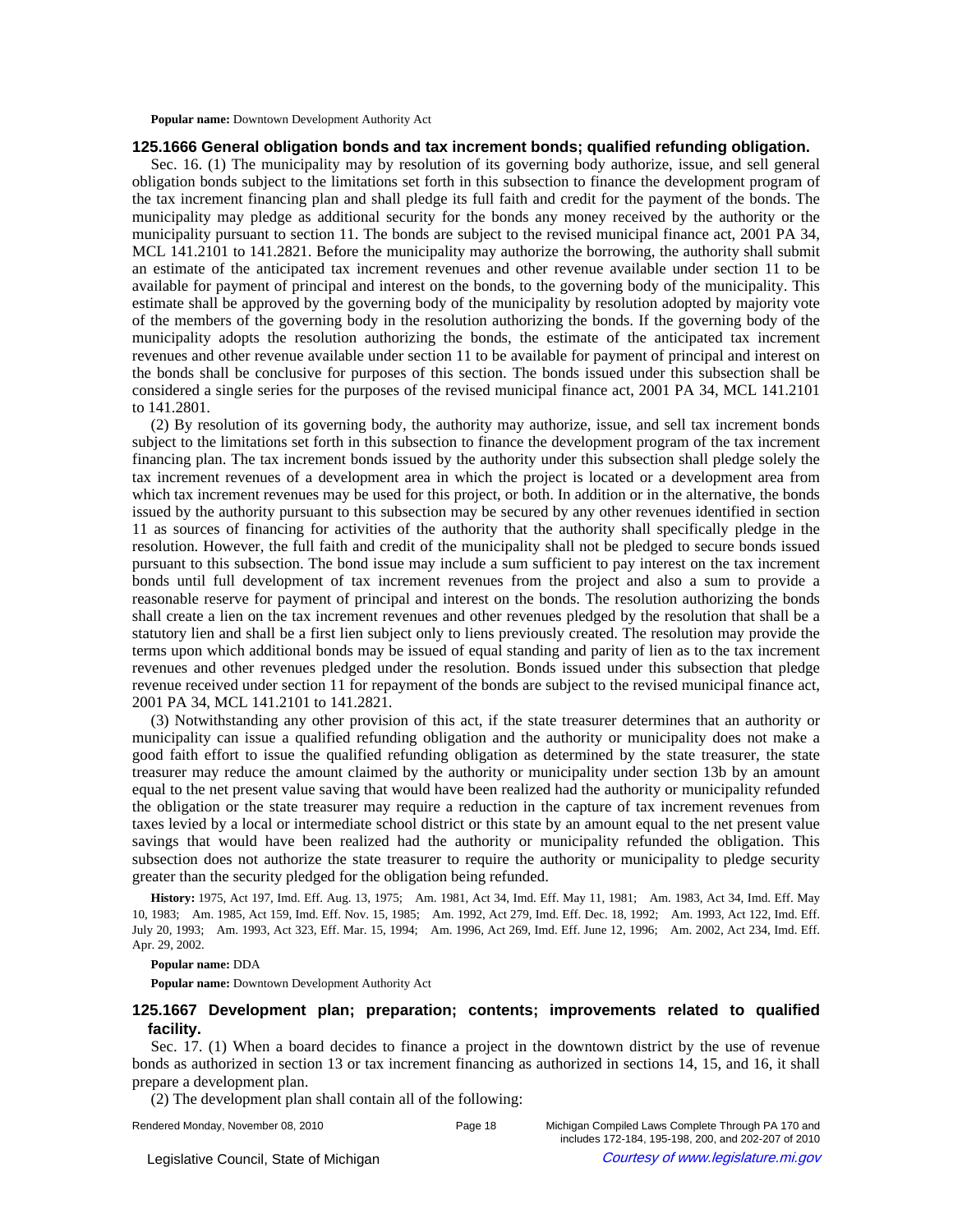(a) The designation of boundaries of the development area in relation to highways, streets, streams, or otherwise.

(b) The location and extent of existing streets and other public facilities within the development area, shall designate the location, character, and extent of the categories of public and private land uses then existing and proposed for the development area, including residential, recreational, commercial, industrial, educational, and other uses, and shall include a legal description of the development area.

(c) A description of existing improvements in the development area to be demolished, repaired, or altered, a description of any repairs and alterations, and an estimate of the time required for completion.

(d) The location, extent, character, and estimated cost of the improvements including rehabilitation contemplated for the development area and an estimate of the time required for completion.

(e) A statement of the construction or stages of construction planned, and the estimated time of completion of each stage.

(f) A description of any parts of the development area to be left as open space and the use contemplated for the space.

(g) A description of any portions of the development area that the authority desires to sell, donate, exchange, or lease to or from the municipality and the proposed terms.

(h) A description of desired zoning changes and changes in streets, street levels, intersections, or utilities.

(i) An estimate of the cost of the development, a statement of the proposed method of financing the development, and the ability of the authority to arrange the financing.

(j) Designation of the person or persons, natural or corporate, to whom all or a portion of the development is to be leased, sold, or conveyed in any manner and for whose benefit the project is being undertaken if that information is available to the authority.

(k) The procedures for bidding for the leasing, purchasing, or conveying in any manner of all or a portion of the development upon its completion, if there is no express or implied agreement between the authority and persons, natural or corporate, that all or a portion of the development will be leased, sold, or conveyed in any manner to those persons.

(*l*) Estimates of the number of persons residing in the development area and the number of families and individuals to be displaced. If occupied residences are designated for acquisition and clearance by the authority, a development plan shall include a survey of the families and individuals to be displaced, including their income and racial composition, a statistical description of the housing supply in the community, including the number of private and public units in existence or under construction, the condition of those units in existence, the number of owner-occupied and renter-occupied units, the annual rate of turnover of the various types of housing and the range of rents and sale prices, an estimate of the total demand for housing in the community, and the estimated capacity of private and public housing available to displaced families and individuals.

(m) A plan for establishing priority for the relocation of persons displaced by the development in any new housing in the development area.

(n) Provision for the costs of relocating persons displaced by the development and financial assistance and reimbursement of expenses, including litigation expenses and expenses incident to the transfer of title, in accordance with the standards and provisions of the federal uniform relocation assistance and real property acquisition policies act of 1970, being Public Law 91-646, 42 U.S.C. sections 4601, et seq.

(o) A plan for compliance with Act No. 227 of the Public Acts of 1972, being sections 213.321 to 213.332 of the Michigan Compiled Laws.

(p) Other material that the authority, local public agency, or governing body considers pertinent.

(3) A development plan may provide for improvements related to a qualified facility, as defined in the federal facility development act, Act No. 275 of the Public Acts of 1992, being sections 3.931 to 3.940 of the Michigan Compiled Laws, that is located outside of the boundaries of the development area but within the district, including the cost of construction, renovation, rehabilitation, or acquisition of that qualified facility or of public facilities and improvements related to that qualified facility.

History: 1975, Act 197, Imd. Eff. Aug. 13, 1975;—Am. 1992, Act 279, Imd. Eff. Dec. 18, 1992;—Am. 1993, Act 122, Imd. Eff. July 20, 1993.

**Popular name:** DDA

**Popular name:** Downtown Development Authority Act

## **125.1668 Ordinance approving development plan or tax increment financing plan; public hearing; notice; record.**

Sec. 18. (1) The governing body, before adoption of an ordinance approving or amending a development plan or approving or amending a tax increment financing plan, shall hold a public hearing on the development Rendered Monday, November 08, 2010 Page 19 Michigan Compiled Laws Complete Through PA 170 and includes 172-184, 195-198, 200, and 202-207 of 2010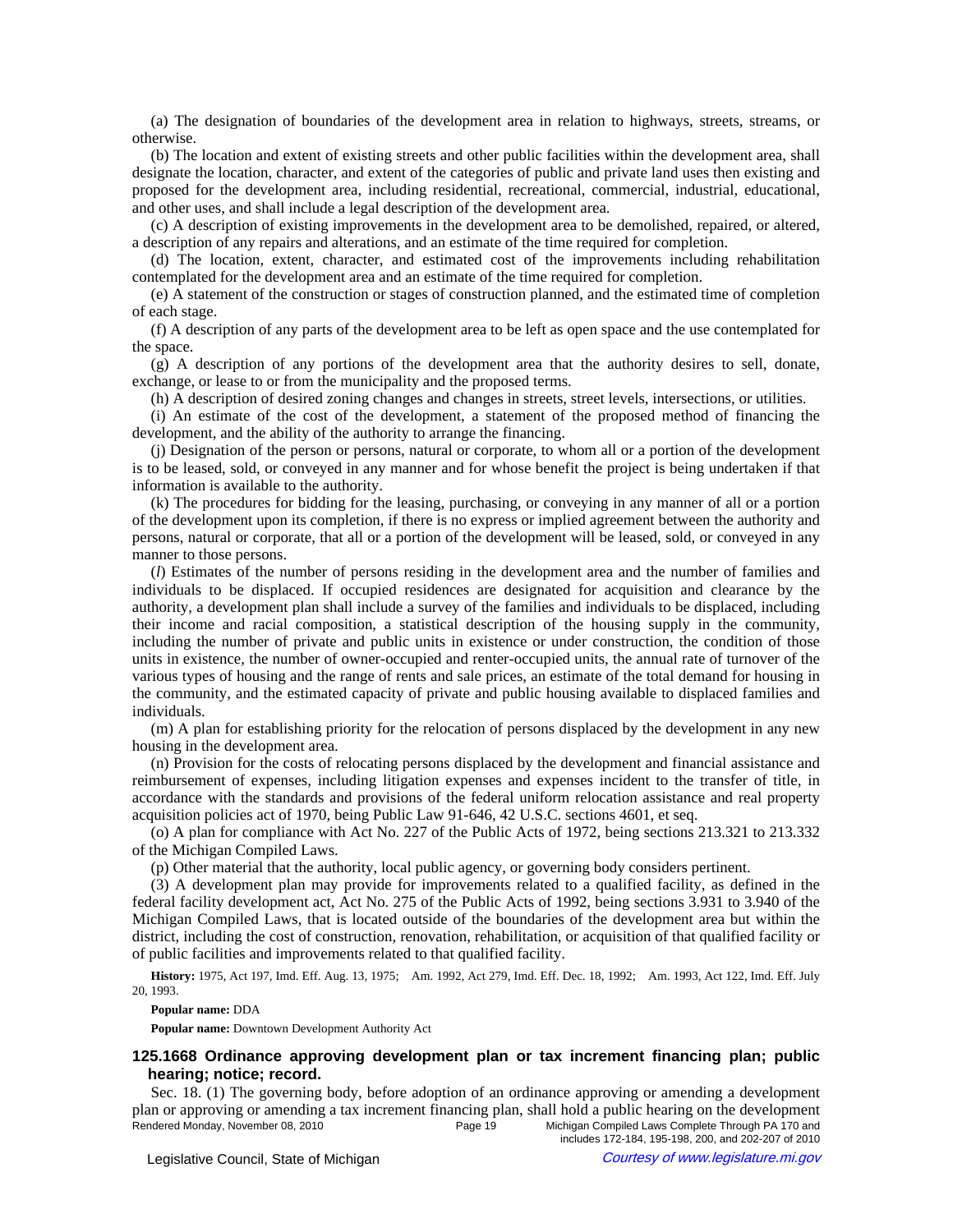plan. Notice of the time and place of the hearing shall be given by publication twice in a newspaper of general circulation designated by the municipality, the first of which shall be not less than 20 days before the date set for the hearing. Notice of the hearing shall be posted in at least 20 conspicuous and public places in the downtown district not less than 20 days before the hearing. Notice shall also be mailed to all property taxpayers of record in the downtown district not less than 20 days before the hearing. Beginning June 1, 2005, the notice of hearing within the time frame described in this subsection shall be mailed by certified mail to the governing body of each taxing jurisdiction levying taxes that would be subject to capture if the development plan or the tax increment financing plan is approved or amended.

(2) Notice of the time and place of hearing on a development plan shall contain: a description of the proposed development area in relation to highways, streets, streams, or otherwise; a statement that maps, plats, and a description of the development plan, including the method of relocating families and individuals who may be displaced from the area, are available for public inspection at a place designated in the notice, and that all aspects of the development plan will be open for discussion at the public hearing; and other information that the governing body considers appropriate. At the time set for hearing, the governing body shall provide an opportunity for interested persons to be heard and shall receive and consider communications in writing with reference to the development plan. The hearing shall provide the fullest opportunity for expression of opinion, for argument on the merits, and for introduction of documentary evidence pertinent to the development plan. The governing body shall make and preserve a record of the public hearing, including all data presented thereat.

History: 1975, Act 197, Imd. Eff. Aug. 13, 1975;-- Am. 2005, Act 13, Imd. Eff. May 4, 2005.

#### **Popular name:** DDA

**Popular name:** Downtown Development Authority Act

# **125.1669 Development plan or tax increment financing plan as constituting public purpose; determination; ordinance; considerations.**

Sec. 19. (1) The governing body after a public hearing on the development plan or the tax increment financing plan, or both, with notice thereof given in accordance with section 18, shall determine whether the development plan or tax increment financing plan constitutes a public purpose. If it determines that the development plan or tax increment financing plan constitutes a public purpose, it shall then approve or reject the plan, or approve it with modification, by ordinance based on the following considerations:

(a) The findings and recommendations of a development area citizens council, if a development area citizens council was formed.

(b) The plan meets the requirements set forth in section 17 (2).

(c) The proposed method of financing the development is feasible and the authority has the ability to arrange the financing.

(d) The development is reasonable and necessary to carry out the purposes of this act.

(e) The land included within the development area to be acquired is reasonably necessary to carry out the purposes of the plan and of this act in an efficient and economically satisfactory manner.

(f) The development plan is in reasonable accord with the master plan of the municipality.

(g) Public services, such as fire and police protection and utilities, are or will be adequate to service the project area.

(h) Changes in zoning, streets, street levels, intersections, and utilities are reasonably necessary for the project and for the municipality.

(2) Amendments to an approved development plan or tax increment plan must be submitted by the authority to the governing body for approval or rejection.

**History:** 1975, Act 197, Imd. Eff. Aug. 13, 1975.

**Popular name:** DDA

**Popular name:** Downtown Development Authority Act

## **125.1670 Notice to vacate.**

Sec. 20. A person to be relocated under this act shall be given not less than 90 days' written notice to vacate unless modified by court order for good cause.

**History:** 1975, Act 197, Imd. Eff. Aug. 13, 1975.

**Popular name:** DDA

**Popular name:** Downtown Development Authority Act

## **125.1671 Development area citizens council; establishment; appointment and qualifications**

```
Rendered Monday, November 08, 2010 Page 20 Michigan Compiled Laws Complete Through PA 170 and
```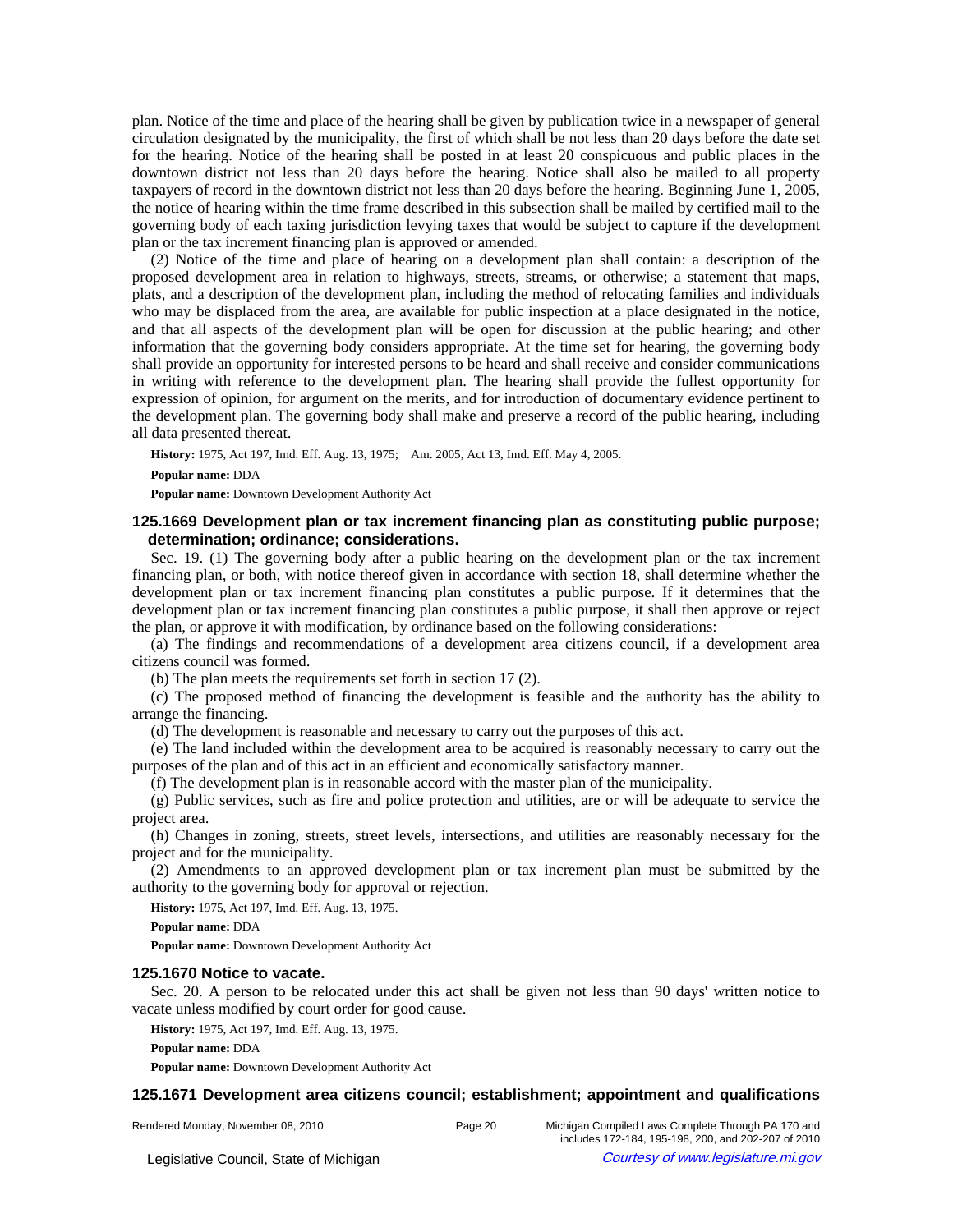## **of members; representative of development area.**

Sec. 21. (1) If a proposed development area has residing within it 100 or more residents, a development area citizens council shall be established at least 90 days before the public hearing on the development or tax increment financing plan. The development area citizens council shall be established by the governing body and shall consist of not less than 9 members. The members of the development area citizens council shall be residents of the development area and shall be appointed by the governing body. A member of a development area citizens council shall be at least 18 years of age.

(2) A development area citizens council shall be representative of the development area.

**History:** 1975, Act 197, Imd. Eff. Aug. 13, 1975.

**Popular name:** DDA

**Popular name:** Downtown Development Authority Act

## **125.1672 Development area citizens council; advisory body.**

Sec. 22. A development area citizens council established pursuant to this act shall act an advisory body to the authority and the governing body in the adoption of the development or tax increment financing plans.

**History:** 1975, Act 197, Imd. Eff. Aug. 13, 1975.

**Popular name:** DDA

**Popular name:** Downtown Development Authority Act

## **125.1673 Consultation.**

Sec. 23. Periodically a representative of the authority responsible for preparation of a development or tax increment financing plan within the development area shall consult with and advise the development area citizens council regarding the aspects of a development plan, including the development of new housing for relocation purposes located either inside or outside of the development area. The consultation shall begin before any final decisions by the authority and the governing body regarding a development or tax increment financing plan. The consultation shall continue throughout the preparation and implementation of the development or tax increment financing plan.

**History:** 1975, Act 197, Imd. Eff. Aug. 13, 1975.

**Popular name:** DDA

**Popular name:** Downtown Development Authority Act

# **125.1674 Development area citizens council; meetings; notice; record; information and technical assistance; failure to organize, consult, or advise.**

Sec. 24. (1) Meetings of the development area citizens council shall be open to the public. Notice of the time and place of the meetings shall be given by publication in a newspaper of general circulation not less than 5 days before the dates set for meetings of the development area citizens council. A person present at those meetings shall have reasonable opportunity to be heard.

(2) A record of the meetings of a development area citizens council, including information and data presented, shall be maintained by the council.

(3) A development area citizens council may request of and receive from the authority information and technical assistance relevant to the preparation of the development plan for the development area.

(4) Failure of a development area citizens council to organize or to consult with and be advised by the authority, or failure to advise the governing body, as provided in this act, shall not preclude the adoption of a development plan by a municipality if the municipality complies with the other provisions of this act.

**History:** 1975, Act 197, Imd. Eff. Aug. 13, 1975.

**Popular name:** DDA

**Popular name:** Downtown Development Authority Act

## **125.1675 Citizens district council as development area citizens council.**

Sec. 25. In a development area where a citizens district council established according to Act No. 344 of the Public Acts of 1945, as amended, being sections 125.71 to 125.84 of the Michigan Compiled Laws, already exists the governing body may designate it as the development area citizens council authorized by this act.

**History:** 1975, Act 197, Imd. Eff. Aug. 13, 1975.

**Popular name:** DDA

**Popular name:** Downtown Development Authority Act

## **125.1676 Notice of findings and recommendations.**

Sec. 26. Within 20 days after the public hearing on a development or tax increment financing plan, the Rendered Monday, November 08, 2010<br>Page 21 Michigan Compiled Laws Complete Through PA 170 and Michigan Compiled Laws Complete Through PA 170 and includes 172-184, 195-198, 200, and 202-207 of 2010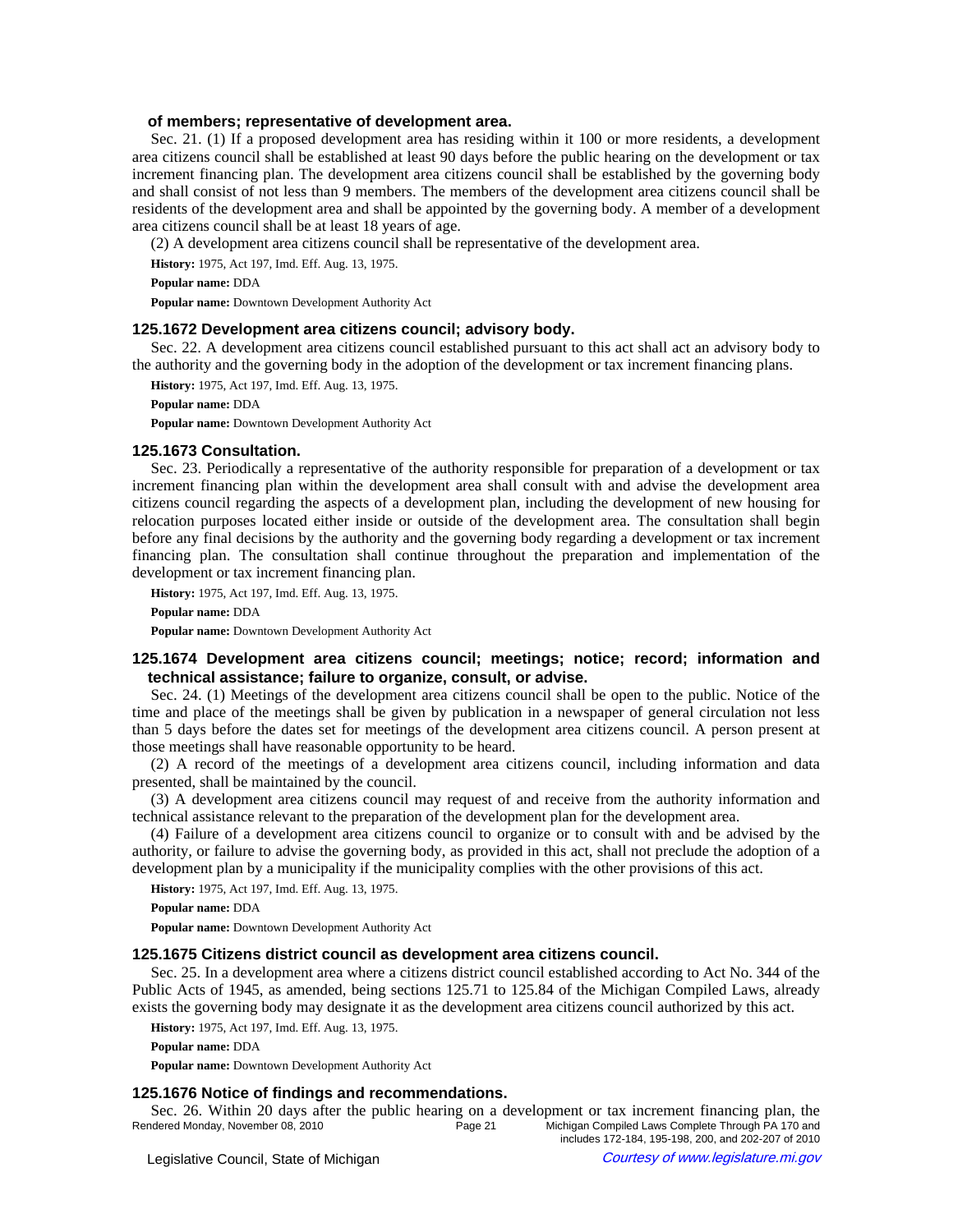development area citizens council shall notify the governing body, in writing, of its findings and recommendations concerning a proposed development plan.

**History:** 1975, Act 197, Imd. Eff. Aug. 13, 1975.

**Popular name:** DDA

**Popular name:** Downtown Development Authority Act

## **125.1677 Development area citizens council; dissolution.**

Sec. 27. A development area citizens council may not be required and, if formed, may be dissolved in any of the following situations:

(a) On petition of not less than 20% of the adult resident population of the development area by the last federal decennial or municipal census, a governing body, after public hearing with notice thereof given in accordance with section 18 and by a 2/3 vote, may adopt an ordinance for the development area to eliminate the necessity of a development area citizens council.

(b) When there are less than 18 residents, real property owners, or representatives of establishments located in the development area eligible to serve on the development area citizens council.

(c) Upon termination of the authority by ordinance of the governing body.

**History:** 1975, Act 197, Imd. Eff. Aug. 13, 1975.

**Popular name:** DDA

**Popular name:** Downtown Development Authority Act

## **125.1678 Budget; cost of handling and auditing funds.**

Sec. 28. (1) The director of the authority shall prepare and submit for the approval of the board a budget for the operation of the authority for the ensuing fiscal year. The budget shall be prepared in the manner and contain the information required of municipal departments. Before the budget may be adopted by the board, it shall be approved by the governing body of the municipality. Funds of the municipality shall not be included in the budget of the authority except those funds authorized in this act or by the governing body of the municipality.

(2) The governing body of the municipality may assess a reasonable pro rata share of the funds for the cost of handling and auditing the funds against the funds of the authority, other than those committed, which cost shall be paid annually by the board pursuant to an appropriate item in its budget.

**History:** 1975, Act 197, Imd. Eff. Aug. 13, 1975. **Popular name:** DDA

**Popular name:** Downtown Development Authority Act

## **125.1679 Historic sites.**

Sec. 29. (1) A public facility, building, or structure that is determined by the municipality to have significant historical interests shall be preserved in a manner as considered necessary by the municipality in accordance with laws relative to the preservation of historical sites. The preservation of facilities, buildings, or structures determined to be historic sites by a municipality shall include, at a minimum, equipping the historic site with a fire alarm system.

(2) An authority shall refer all proposed changes to the exterior of sites listed on the state register of historic sites and the national register of historic places to the applicable historic district commission created under the local historic districts act, 1970 PA 169, MCL 399.201 to 399.215, or the department of history, arts, and libraries for review.

History: 1975, Act 197, Imd. Eff. Aug. 13, 1975;--Am. 2001, Act 68, Imd. Eff. July 24, 2001;--Am. 2004, Act 66, Imd. Eff. Apr. 20, 2004.

**Compiler's note:** For transfer of powers and duties of department of history, arts, and libraries or the Michigan historical center relating to the identification, certification, and preservation of historical sites to the Michigan state housing development authority, see E.R.O. No. 2009-26, compiled at MCL 399.752.

**Popular name:** DDA

**Popular name:** Downtown Development Authority Act

# **125.1680 Dissolution of authority; disposition of property and assets; reinstatement of authority; contesting validity of proceedings, findings, and determinations.**

Sec. 30. (1) An authority that has completed the purposes for which it was organized shall be dissolved by ordinance of the governing body. The property and assets of the authority remaining after the satisfaction of the obligations of the authority belong to the municipality.

(2) An authority established under this act before December 31, 1988, that is dissolved by ordinance of the

Rendered Monday, November 08, 2010 Page 22 Michigan Compiled Laws Complete Through PA 170 and

includes 172-184, 195-198, 200, and 202-207 of 2010